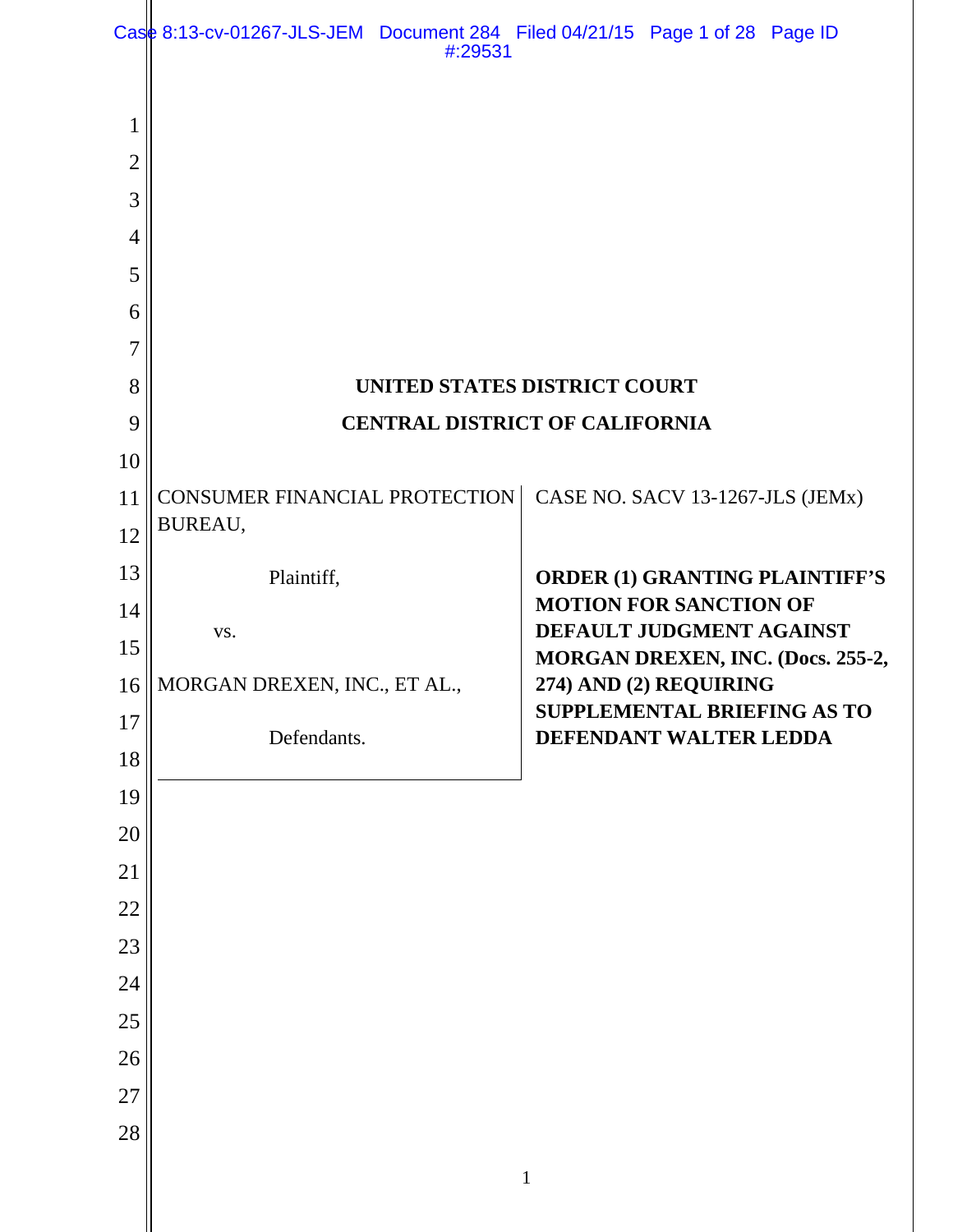#### 1 **I. INTRODUCTION**

2 3 4 5 6 7 8 9 Before the Court is a Motion for Sanctions filed by Plaintiff Consumer Financial Protection Bureau (the "Bureau"). (Mot., Docs. 255-2, 274.) Defendants Morgan Drexen Inc. and Walter Ledda filed an Opposition, and Plaintiff replied. (Opp'n, Doc. 261; Reply, Doc. 262.) After considering the briefing and supporting documentation submitted by the parties, holding an evidentiary hearing, and taking the matter under submission, the Court GRANTS Plaintiff's Motion for Sanctions against Defendant Morgan Drexen Inc. and ORDERS supplemental briefing regarding the potential personal liability of Defendant Walter Ledda and whether default judgment should be entered against him as well.

- 10
- 11

# **II. BACKGROUND**

12 13 14 15 16 17 Morgan Drexen, Inc. has been in business since  $2007<sup>1</sup>$  Defendant Walter Ledda is the Chief Executive Officer of Morgan Drexen and has been a member of the company's Board of Directors since May 21, 2007. Morgan Drexen provides debt settlement and bankruptcy services to attorneys and consumers. Specifically, Morgan Drexen works with attorneys to service clients who are subject to actions and lawsuits by organizations within the debt collection industry.

18 19 20 21 22 23 24 25 Prior to October 27, 2010, the effective date for recent amendments to the Telemarketing Sales Rule ("TSR"), consumers paid the attorneys that contract with Morgan Drexen an up-front engagement fee and a monthly fee for debt settlement services. However, in 2009, Morgan Drexen became aware of proposed amendments to the TSR that would ban advance fees for debt settlement services. Morgan Drexen considered the proposed amendments to be a threat to its business. As the October 27, 2010 effective date approached, Morgan Drexen began contracting with attorneys to not only offer debt settlement services to customers, but also offer bankruptcy services. Customers are

26

 $\overline{a}$ 

<sup>27</sup> <sup>1</sup> Unless otherwise noted, all facts in this section were undisputed by Defendants in their Statement of Genuine Issues of Fact. (Doc. 188-1.)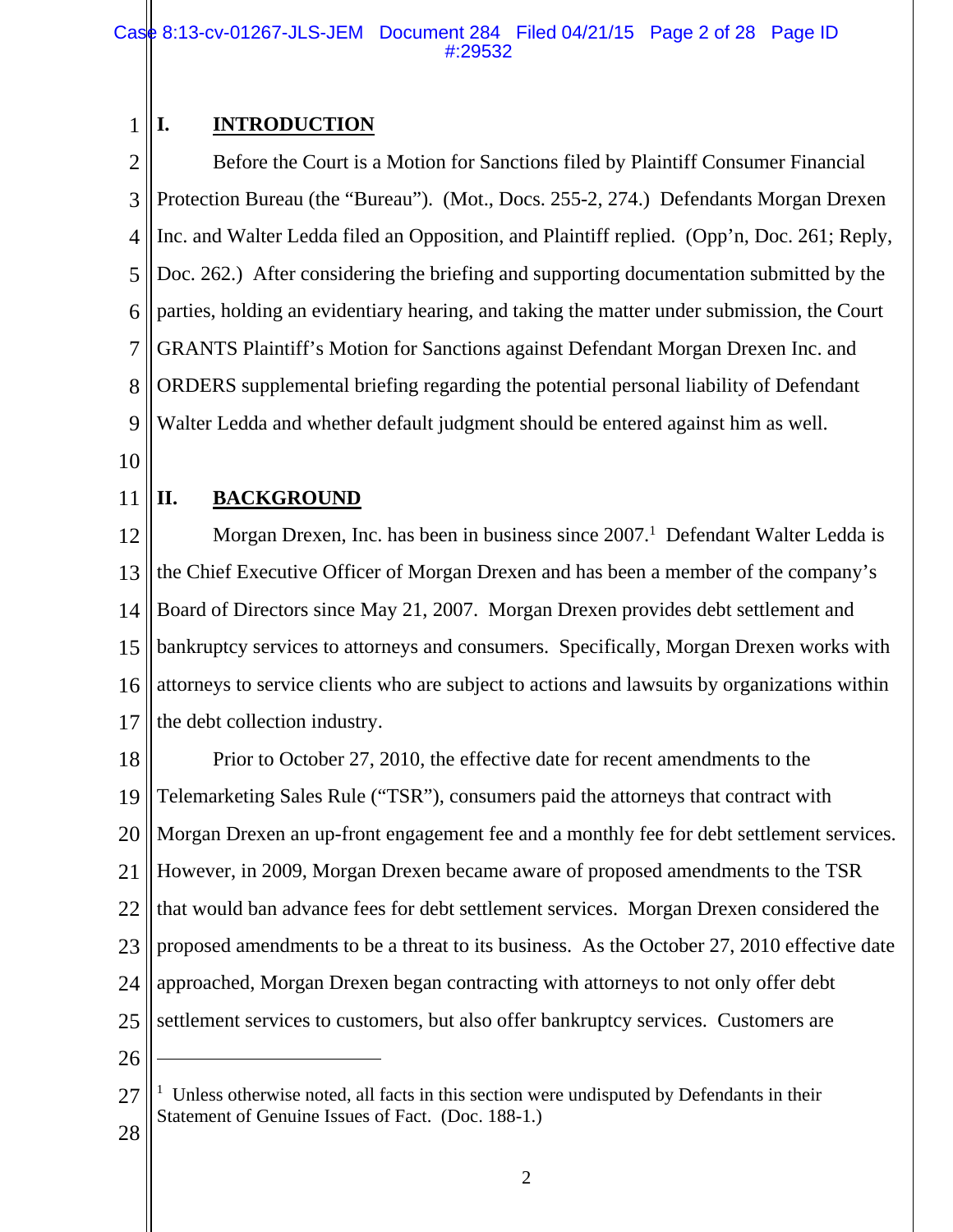## Case 8:13-cv-01267-JLS-JEM Document 284 Filed 04/21/15 Page 3 of 28 Page ID #:29533

1 2 3 4 required to sign separate contracts for the debt settlement services and bankruptcy services. Under the debt settlement contract, the consumer pays no up-front fees. Under the bankruptcy services contract, the consumer must pay an up-front engagement fee and a monthly maintenance fee.

5 6 7 8 9 10 11 12 13 On August 20, 2013, the Bureau filed suit against Defendants. The Complaint asserts six claims, four for violations of both the TSR, 16 C.F.R. § 310, and the Consumer Financial Protection Act ("CFPA"), 12 U.S.C. §§ 5531, 5536(a)(1), and two solely for violations of the CFPA. The Bureau alleges, among other things, that Defendants violated the TSR and the CFPA by (1) requesting or receiving up-front fees for debt relief services, and (2) representing to consumers that they will not be charged advance fees for debt relief services, but in fact charging such fees. In short, the Bureau claims that Defendants bundled unnecessary bankruptcy services into the package to disguise the fact that they continued to charge an upfront fee for what were essentially debt relief services.

- 14
- 15

# **A. The Parties' Motions for Summary Judgment**

16 17 18 19 20 On October 7, 2014, Defendants filed a motion for partial summary judgment, and on October 8, 2014, the Bureau filed a motion for summary judgment. On November 25, 2014, the Court issued an Order regarding the parties' motions for summary judgment, relying on the following evidence concerning Defendants' debt settlement and bankruptcy services:

21

23

24

25

- 22 Between October 27, 2010 and August 31, 2014, 95% of Morgan Drexen's customers signed up for both debt settlement and bankruptcy services. ([Defs' SGI] ¶ 124.) Approximately 93% of those enrolled in both services were charged an up-front fee. (Id. ¶ 128.) However, of those enrolled in both services during that time period, somewhere between 0.897% and 5.1% filed a
- 27
- 28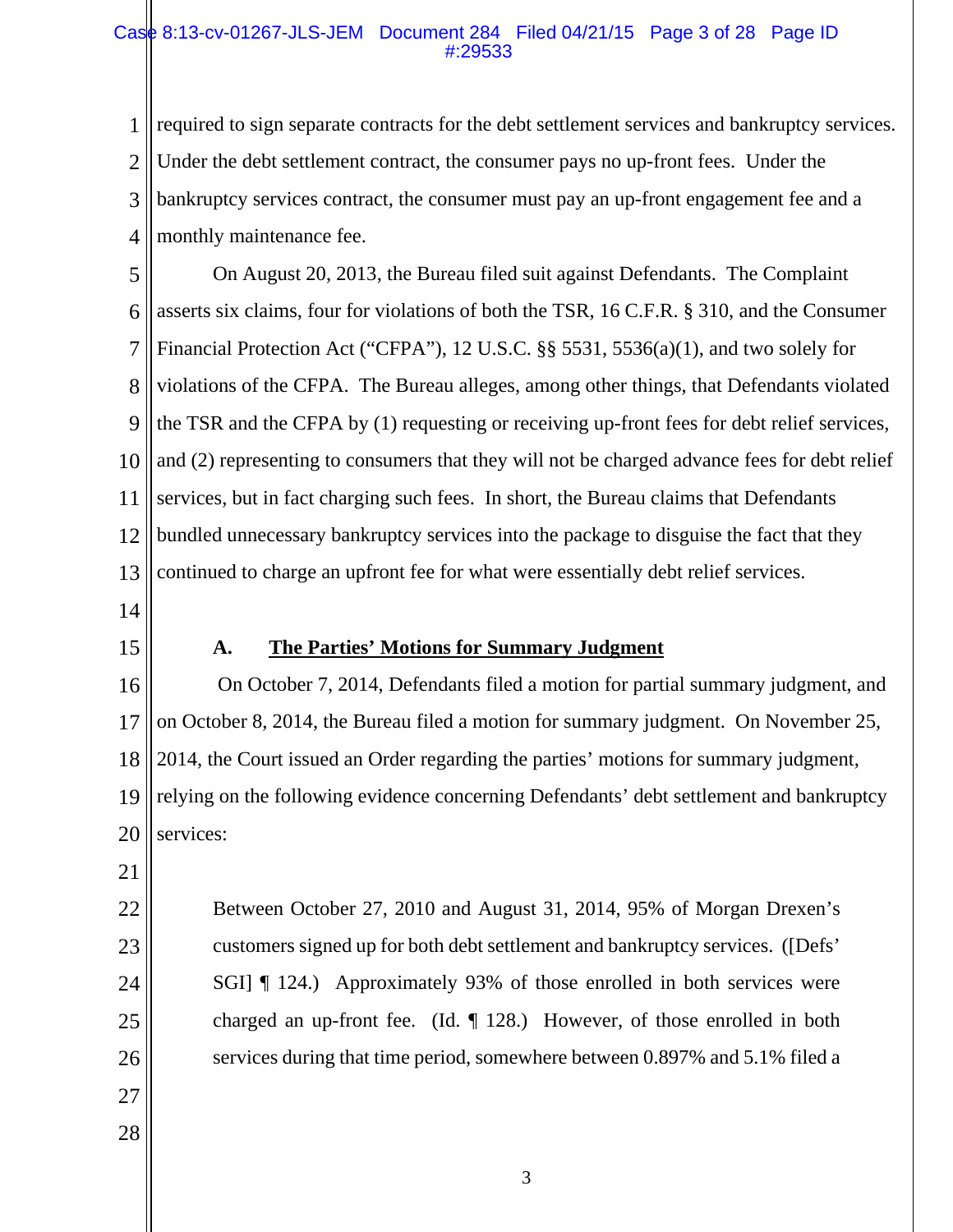## Case 8:13-cv-01267-JLS-JEM Document 284 Filed 04/21/15 Page 4 of 28 Page ID #:29534

Chapter 7 bankruptcy petition. (Hanson Decl., Pltf's SJ Ex. 138 ¶ 35, Doc. 176; Walker Decl., Defs' Opp'n Ex. 11 | 125, Doc. 188-8; Defs' SGI | 294.)<sup>2</sup> Only 0.7% of those customers enrolling in any program offered by Morgan Drexen between October 27, 2010 and August 31, 2014, signed up for debt settlement services only (Defs' SGI [ 133), while 4.3% of those customers enrolling in any program offered by Morgan Drexen between October 27, 2010 and August 31, 2014, signed up for bankruptcy services only. (Defs' SGI ¶ 138.)

9 10 11 12 13 14 15 16 17 18 19 20 For those customers signing up for both debt settlement and bankruptcy services, a Chapter 7 bankruptcy petition is prepared using information received from the customer, whether or not the customer decides to file for bankruptcy. (Id. ¶¶ 203, 209, 212.) Morgan Drexen and the contracting attorneys believe that preparing Chapter 7 bankruptcy petitions for all clients serves a strategic advantage when conducting debt settlement negotiations with creditors and can result in better agreements due to the threat of bankruptcy. (Id. ¶¶ 299, 302.) The [Bureau], on the other hand, alleges that there is only anecdotal evidence that the threat of bankruptcy results in greater debt reduction and better settlements, and contends that Morgan Drexen is providing bankruptcy services and preparing petitions simply to charge up-front fees from customers for debt settlement services. (Id. ¶¶ 300-314, 317, 327.)

21

1

2

3

4

5

6

7

8

22 23 24 25 26 (Order at 4-5, Doc. 198) (footnote in original). In its motion for summary judgment, the Bureau asserted that Defendants have unlawfully charged nearly 60,000 customers improper "up-front" fees totaling \$90.7 million, because little if any bankruptcy services are actually performed for the customers. In response, Defendants asserted that a Chapter

27

 $\overline{a}$ 

28  $2$  The parties dispute the actual percentage of customers who filed for bankruptcy during this time.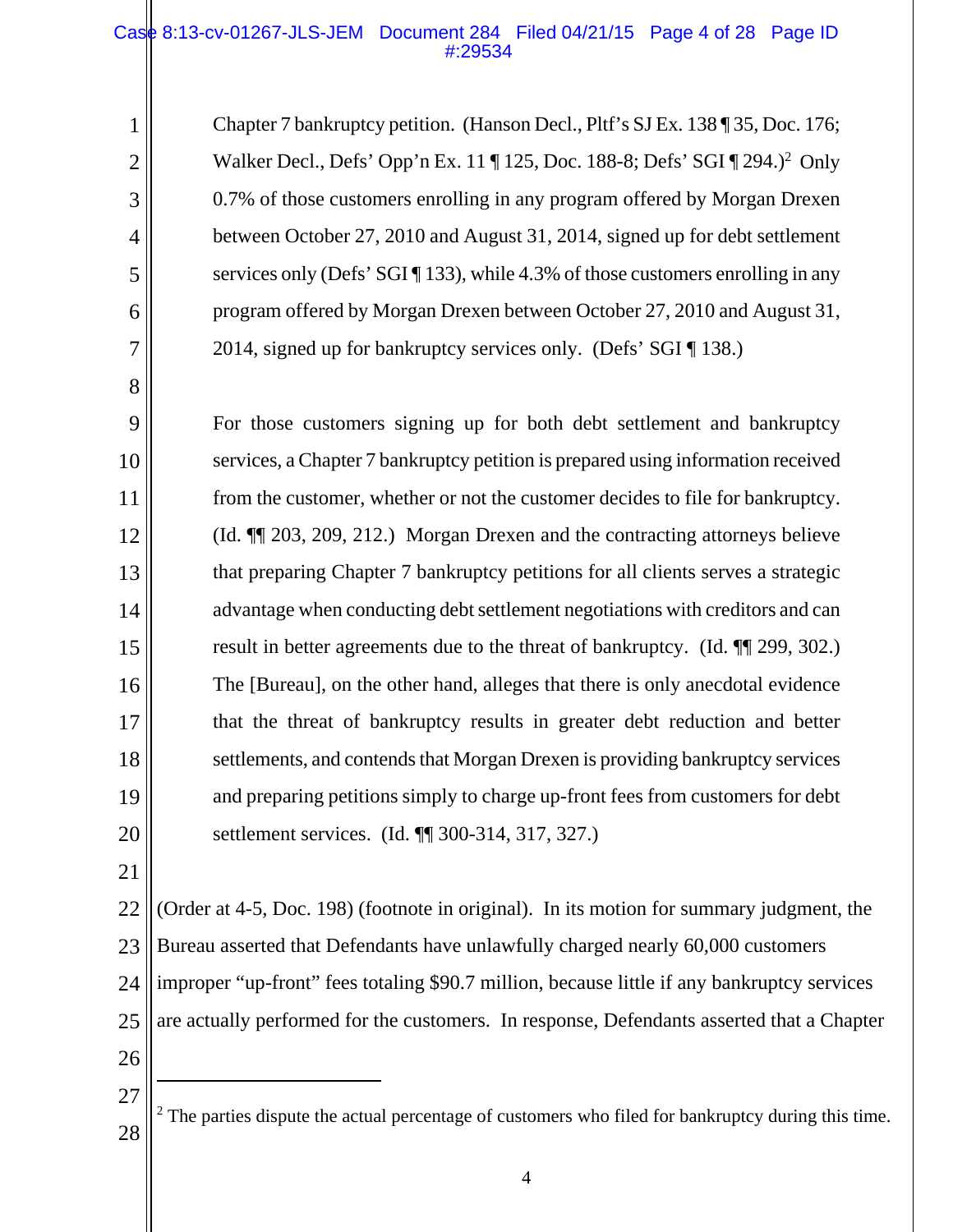#### Case 8:13-cv-01267-JLS-JEM Document 284 Filed 04/21/15 Page 5 of 28 Page ID #:29535

1 2 3 4 5 6 7 8 7 bankruptcy petition is prepared using information received from the customer, whether or not the customer decides to file for bankruptcy, because the preparation of the petition serves as leverage in debt settlement negotiations, prevents litigation, and helps customers obtain better settlement offers from creditors. Defendants further argued that the reason so few customers ultimately file for bankruptcy is that "many consumers are unwilling to pull the bankruptcy trigger," "some consumers drop out of the bankruptcy process when they feel they can resolve their own debts," and it is "the failure to pay fees in full that prevents many bankruptcy petitions from being filed." (Defs' Opp'n at 15-16.)

9 10 11 12 13 14 15 16 17 18 19 20 21 22 23 Relying on the evidence submitted and assertions made by Defendants, the Court denied both motions for summary judgment. The Court found that the existence and use of bankruptcy petitions were highly relevant to the central issue of whether Defendants' business model charges up-front fees for debt settlement or bankruptcy services. The Court accepted at face value Defendants' representation that bankruptcy petitions were prepared for all customers at the outset of their engagement with Defendants, whether or not the customer ultimately decided to file for bankruptcy. The Court stated that "Defendants have offered some evidence suggesting that the threat of bankruptcy and preparation of certain documents in connection with bankruptcy can serve a strategic purpose in debt settlement negotiations. While debt settlement and bankruptcy services seem to be closely related under Morgan Drexen's business model, this does not necessarily mean that the upfront fees are not specific to the bankruptcy petitions Morgan Drexen and the attorneys help prepare for consumers." (Summary Judgment Order at 12- 13, Doc. 198.) As a result, the Court found that Defendants had created a genuine dispute as to the legality of Morgan Drexen's business model.

- 24
- 25

## **B. The Bureau's Motion for Sanctions**

26 27 28 On February 25, 2014, the Bureau served Morgan Drexen with a request for production of documents, including a request for all documents related to a random sampling of 450 consumers who were enrolled in a Morgan Drexen program between 2010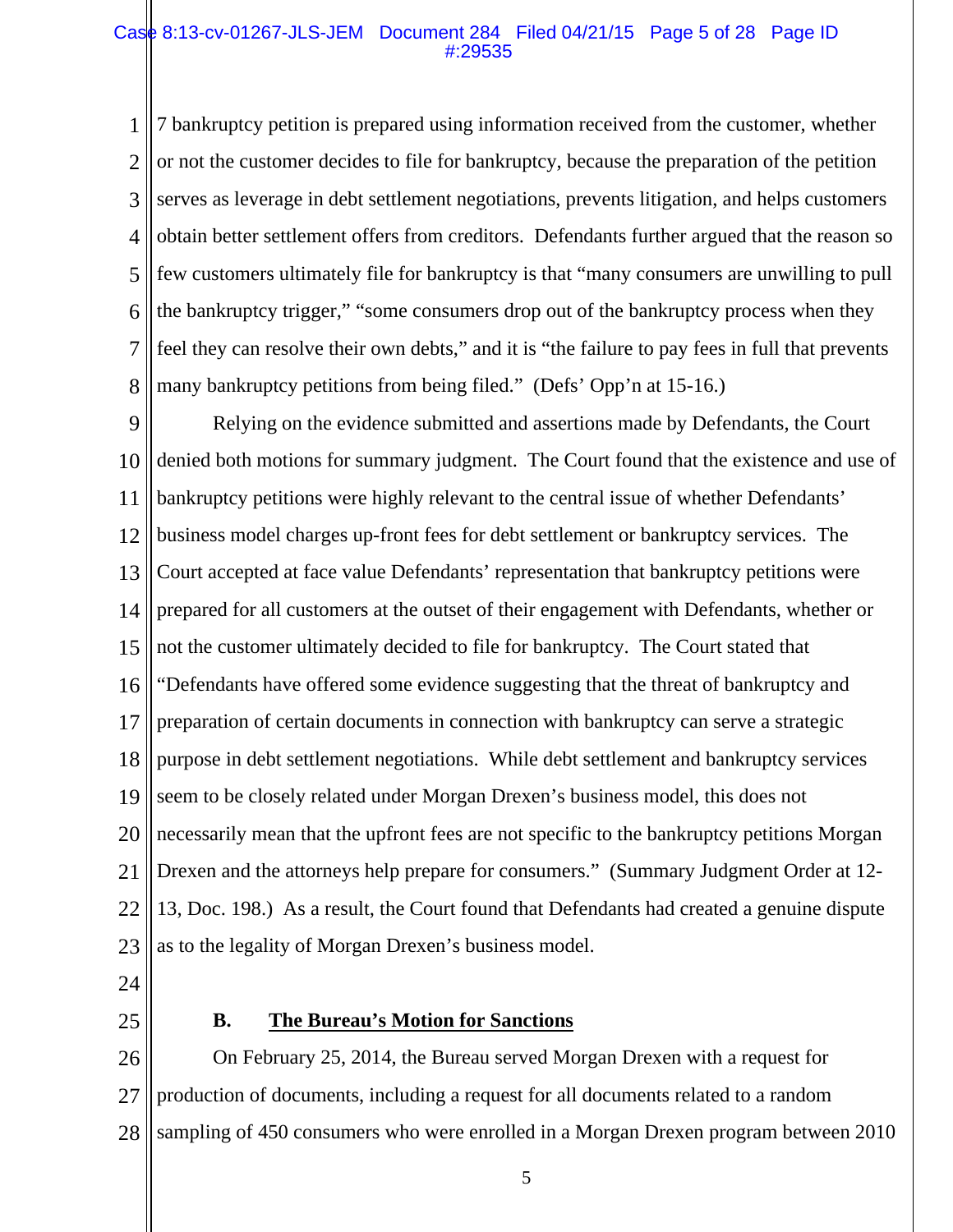## Case 8:13-cv-01267-JLS-JEM Document 284 Filed 04/21/15 Page 6 of 28 Page ID #:29536

1 2 3 4 5 6 7 8 and 2014. (O'Malley Decl. ¶ 4, Doc. 274-3.) For months, Morgan Drexen failed to produce the requested documents and failed to comply with Court orders regarding discovery. (O'Malley Decl. ¶¶ 3-29.) According to Linh Tran, associate general counsel for Morgan Drexen, Defendants were ready to start producing consumer files to the Bureau in May or early June 2014. (Transcript of February 10, 2015 hearing at 95, Docs. 278, 280.) However, Jeffrey Katz, Morgan Drexen's general counsel, asked Tran to delay the production because supposedly there was additional information that Katz believed should be included in the files. (Id. at 95-97.)

9 10 11 12 13 14 15 16 17 18 On June 13, 2014, the Magistrate Judge issued an order that required Defendants to produce all consumer files by June 20, 2014. (Doc. 84.) On June 18, 2014, Defendants requested an extension of time, providing four specific reasons for why they could not meet the deadline. (Ex Parte App., Doc. 85.) On August 4, 2014, the Magistrate Judge ordered Morgan Drexen to complete production of the requested documents (Order at 1-2, Doc. 115), and the Court stated that it "intends to impose monetary sanctions (which Defendants conceded are appropriate) but will withhold doing so until document production is complete." (Id. at 3.) Defendants eventually produced the requested documents for the random sample of consumers. The documents that Morgan Drexen produced included bankruptcy petitions for the consumers in the sample.

19 20 21 22 23 On January 23, 2015, the Bureau filed the present Motion for Sanctions. The Bureau asserts "[i]n the weeks leading up to their document production to the Bureau, Defendants manufactured bankruptcy petitions that did not previously exist." (Reply at 1.) Specifically, the Bureau claims that Defendants manipulated, altered, and destroyed evidence by:

24

25 26 27 28 (1) creating bankruptcy petitions that did not exist at the time of the Bureau's document request and adding them to consumer files before producing files to the Bureau; (2) altering bankruptcy petitions in consumer files that did exist at the time of the Bureau's document request by inputting information into the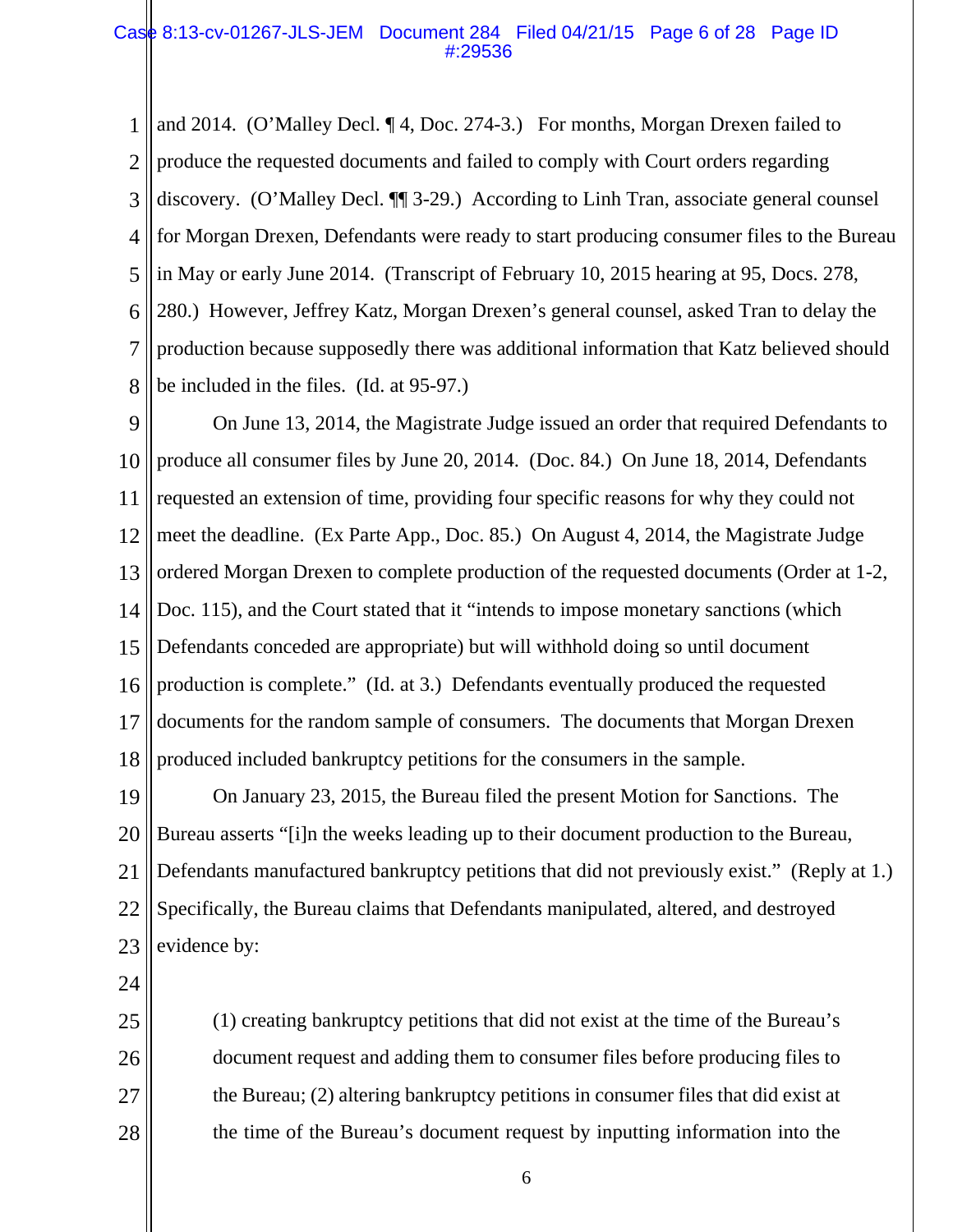## Case 8:13-cv-01267-JLS-JEM Document 284 Filed 04/21/15 Page 7 of 28 Page ID #:29537

petitions to make it look like Morgan Drexen had performed more work on the petitions than it actually had prior to the Bureau's document request; and (3) altering log notes in consumer files to hide the fact that it had created and altered petitions prior to producing the files to the Bureau.

6 7 8 (Mem. at 1, Doc. 274-1.) The Bureau contends that Defendants' alleged actions constitute fraud on the Court and "were premeditated and performed with a bad faith intent to pervert justice." (Mem. at 2.)

9

1

2

3

4

5

10

# **1. The Bureau's Contentions and Evidence**

11 12 13 In support of its Motion, the Bureau submitted declarations and provided testimony regarding Defendants' alleged manipulation, alteration, and destruction of evidence during the discovery process.

14 15 16 17 18 19 20 21 22 23 24 25 First, the Bureau submitted a declaration from Joseph Calvarese, an e-law litigation support specialist at the Bureau who reviewed the metadata<sup>3</sup> of the bankruptcy petitions Morgan Drexen produced as part of their production of consumer files to the Bureau. (Calvarese Decl. ¶¶ 1-12, Doc. 274-5.) According to Calvarese, "[t]he metadata indicates that Morgan Drexen created huge numbers of bankruptcy petitions *after* the Bureau commenced its lawsuit and *after* Morgan Drexen received the Bureau's document request." (Id. ¶ 13 (emphasis in original).) Calvarese asserts that 145 of the 222 bankruptcy petitions that he found in the 150 consumer files he reviewed were created by Morgan Drexen between June 27, 2014, and July 3, 2014. (Id. ¶¶ 8, 17; see Calvarese Decl.) 126 of these 145 petitions were for consumers who were not enrolled in a Morgan Drexen program during that 2014 time period. (Calvarese Decl. ¶ 22; see, e.g., Calvarese

 $\overline{a}$ 

26 27 <sup>3</sup> Metadata provides information about an electronic document's content. "A text document's metadata may contain information about how long the document is, who the author is, when the document was created, and a short summary of the document." (Calvarese Decl. ¶ 4.)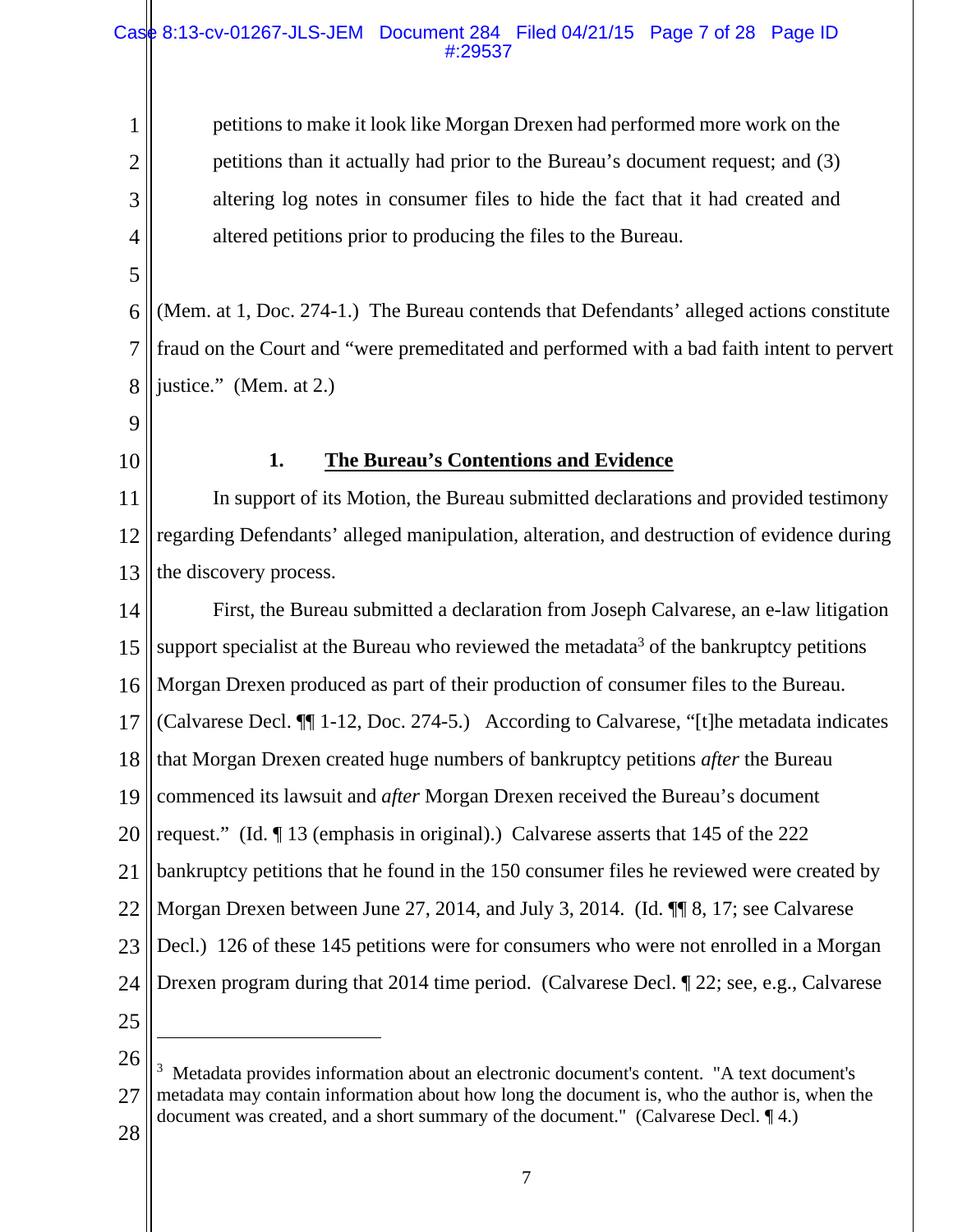1 2 Decl., Exs. 3-6.) Only 68 of the bankruptcy petitions Morgan Drexen produced have creation dates in 2011, 2012, or 2013. (Mem. at 9.)

- 3 4 5 6 7 8 9 10 11 12 The Bureau cites numerous statements made by Morgan Drexen during this litigation suggesting that all bankruptcy petitions should have been created at the time the consumers were enrolled in Morgan Drexen programs. (*See* Mem. at 10; O'Malley Decl., Exs. 15-17, Doc. 274-3; *see, e.g.,* O'Malley Decl., Ex. 15 at 10 ("Morgan Drexen employees do all of the work necessary to *prepare the bankruptcy petitions at the outset of the engagement by the clients*, so that the petitions can be sent to creditors giving the attorney a credible threat of filing bankruptcy to prevent further litigation efforts by creditors.") (emphasis added).) According to the Bureau, "[f]rom the outset of this litigation, Defendants have highlighted the creation of petitions as the key fact they believe removes them from coverage under the" TSR. (Reply at 3.)
- 13 14 15 16 17 18 19 Second, the Bureau submitted the declaration of Rita Augusta, a former member of Morgan Drexen's Board of Directors and the Chief Operating Officer of Morgan Drexen from in or around 2010 to November 2014. (Augusta Decl. ¶¶ 4, 6, Doc. 274-4; Opp'n at 10 n. 4-5.) In November 2014, Augusta was placed on administrative leave without pay by Ledda purportedly because she expressed her concerns about Morgan Drexen and certain actions the company had taken in response to the Bureau's lawsuit.<sup>4</sup> (Augusta Decl.  $\P$ 9; Augusta Decl., Ex. 1, Doc. 274-4.)
- 20

 $\overline{a}$ 

<sup>21</sup> 22 23 24 25 <sup>4</sup> Defendants assert that "much of what Augusta told the Bureau is false." (Opp'n at 11 (emphasis omitted).) According to Defendants, "since September 25, 2014, Augusta had been angling for a payoff from Morgan Drexen to buy out her equity and even hired a lawyer threatening a lawsuit against Morgan Drexen." (Id.) Augusta allegedly "told other employees she intended to bring Morgan Drexen down, and, in December 2014 when Morgan Drexen refused to pay her off as she demanded, she apparently called the Bureau to take revenge against Morgan Drexen and particularly[] Katz." (Id.) In essence, Defendants assert that Augusta is lying. "In order to make determinations about the party's conduct, a court may 'make inferences and credibility determinations from evidence received.'" *The Sunrider Corp. v. Bountiful Biotech Corp.* No.

<sup>26</sup> SACV 08-1339, 2010 WL 4589156, at \*5 (C.D. Cal. Nov. 3, 2010) (quoting *Wyle v. R.J. Reynolds Indus., Inc*., 709 F.2d 585, 592 (9th Cir. 1983).) Though Defendants have attempted to refute the

<sup>27</sup> majority of Augusta's declarations and testimony, the Court finds that, in light of the other evidence submitted to the Court, Augusta has provided the Court with credible evidence.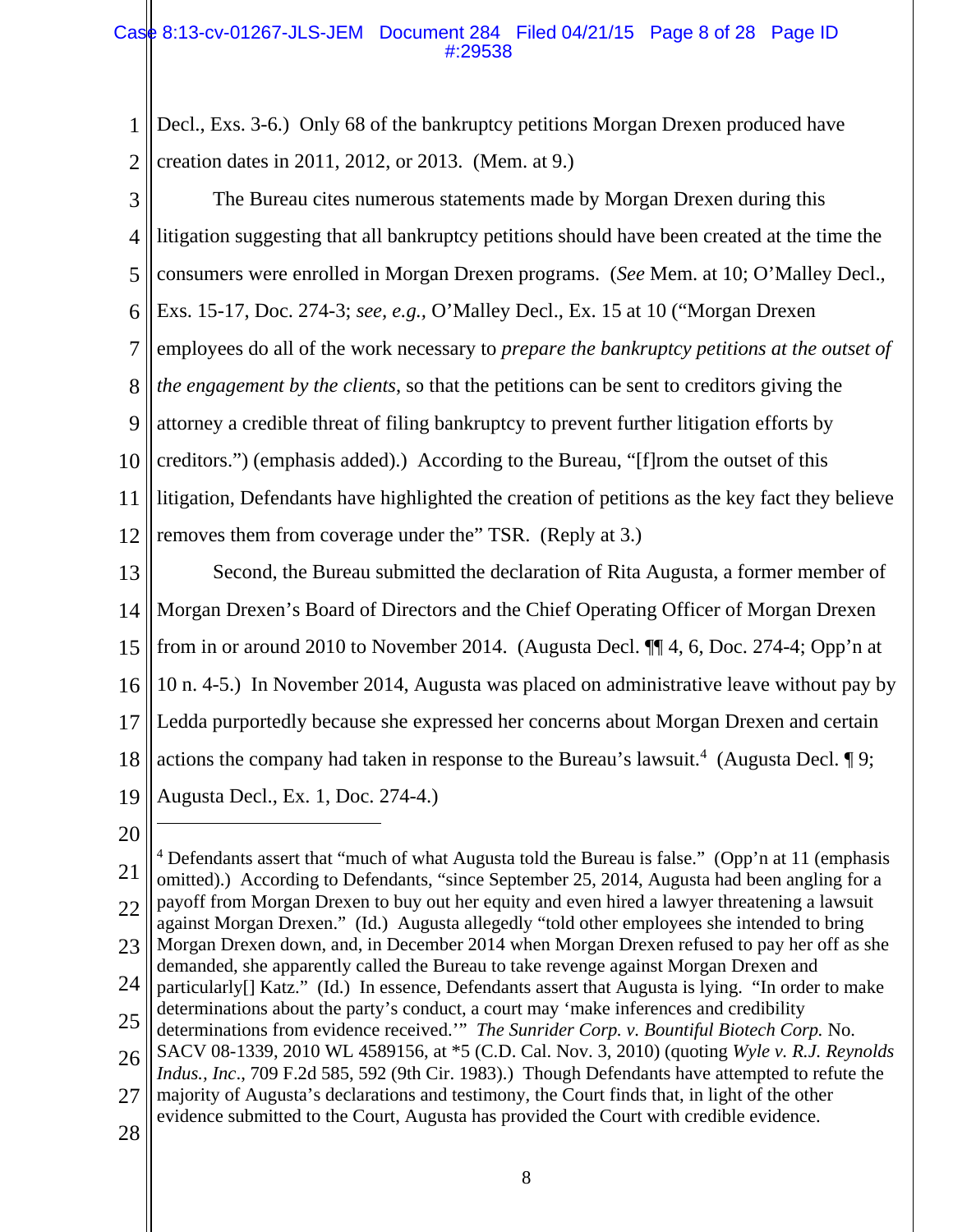## Case 8:13-cv-01267-JLS-JEM Document 284 Filed 04/21/15 Page 9 of 28 Page ID #:29539

1 2 3 4 5 6 7 8 9 10 11 Augusta asserts that Katz asked her to help with document production related to this case in mid-June 2014. (Augusta Decl. ¶ 13.) According to Augusta, Katz and another Morgan Drexen employee, Nancy Jin, instructed Augusta to "(1) create bankruptcy petitions for the consumer if there was no petition in the consumer's file; and (2) add whatever information was available about consumers to any bankruptcy petitions that were already in the files to make the petitions appear more complete." (Id. ¶¶ 13, 15.) Augusta asserts that Katz told her that "Morgan Drexen needed petitions to appear as complete as possible in order to make it seem like Morgan Drexen was actually performing bankruptcy-related work for consumers enrolled in the dual program." (Id. ¶ 13.) Augusta further contends that "Ledda was aware of the project to create and alter bankruptcy petitions." (Id. ¶ 23; *see also* Transcript of February 10, 2015 hearing at 54-55.)

12 13 14 15 16 17 18 19 20 21 22 23 24 25 26 27 Under Jin's supervision, Augusta assigned Morgan Drexen employees/processors to complete this requested work. (Augusta Decl. ¶¶ 16-17.) According to Augusta, Jin provided the processors with specific instructions on how to create and update the bankruptcy petitions. (Id. ¶¶ 18, 24.) The processors allegedly were told to backdate the bankruptcy petitions to make the documents look like they had been created at an earlier time. (Id. ¶ 24.) Augusta later clarified that her use of the term "backdate" does not refer to the actual dating of bankruptcy petitions, but rather refers to Defendants' use of old versions of petitions to make it seem that they were created earlier than they actually were created. (Transcript of February 10, 2015 hearing at 56.) Further, Augusta asserts that all of the processors were directed to complete their work under a new, unique username, which allowed Morgan Drexen to alter "the document retention system in such a way that the log notes in a consumer's file did not reflect that a processor using his or her unique username had created a petition or altered information in a petition already in the file." (Augusta Decl. ¶ 26.) Augusta claims that Katz directed Avi Gupta, the Chief Information Officer of Morgan Drexen, to delete entries in the log notes related to the creation or alteration of these bankruptcy petitions. (Id. ¶ 27.)

28

In support of her declaration, Augusta attached spreadsheets that she used to track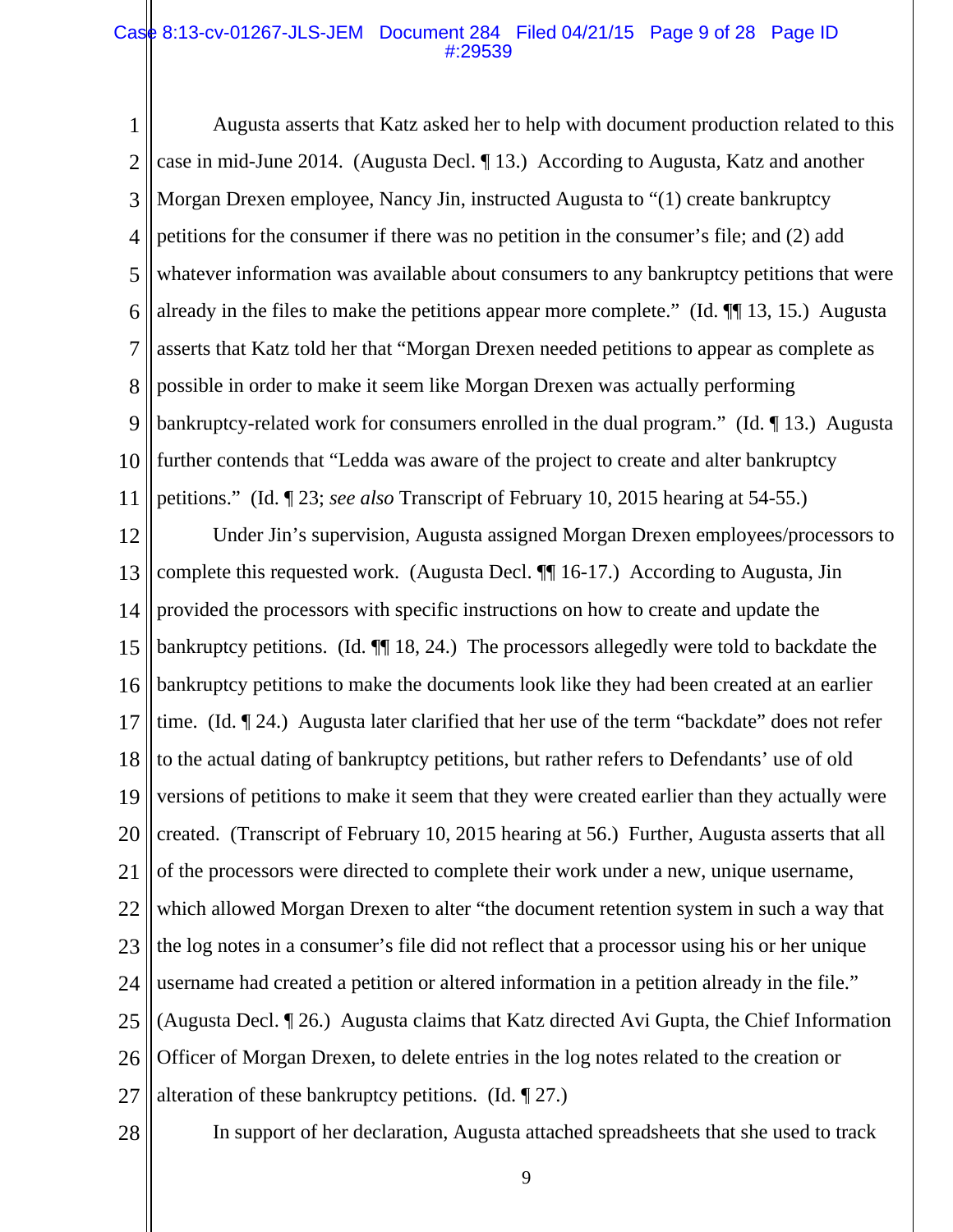## Case 8:13-cv-01267-JLS-JEM Document 284 Filed 04/21/15 Page 10 of 28 Page ID #:29540

1 2 3 4 5 6 the processors' work. (Suppl. Augusta Decl., Exs. 1-3, Doc. 262-3.) These spreadsheets show that, as part of the document production, Defendants performed means tests for certain customers and then included that information in the bankruptcy petitions produced to the Bureau. (Id.) A means test is used by Morgan Drexen "to determine whether or not the client fit[s] the criteria or guidelines to file for bankruptcy." (Transcript of February 10, 2015 hearing at 30-31.)

7 8 9 10 11 12 13 14 15 16 17 18 19 20 21 22 On February 10, 2015, the Court held an evidentiary hearing regarding the Bureau's Motion for Sanctions, and Augusta testified regarding the alleged events that occurred during Defendants' document production to the Bureau. (*See* Transcript of February 10, 2015 hearing.) At the hearing, Augusta asserted that Katz directed her "to go through the files and if there was no petition there, . . . create a petition; and if there were petitions, . . . go through the file with the log notes[ and] any documents that were not processed already and add any information that they could extract from that into the petition." (Id. at 13-14.) According to Augusta, Katz stated that he needed it "to appear like Morgan Drexen was doing the work that . . . we stated that we were; that there needed to be work product to justify the fees that were charged." (Id. at 14.) Augusta testified she was told by Jin that "it was important for us to [begin with] the cancelled ones that had paid the highest fees, because those ones needed to have the most complete bankruptcy petition done." (Id. at 16.) Not only were the processors working on the petitions directed to include information from a variety of written sources, but the processors also were directed to contact active clients to see if they could get more information that could be included in the bankruptcy petitions. (Id. at 20.)

23 24 25 26 27 28 The Bureau also questioned Augusta regarding an e-mail chain between Augusta, Jin, and the two processors that Augusta had assigned to work on the document production project at Morgan Drexen. (Id. at 26-41; Augusta Decl., Ex. 2, Doc. 274-4.) The e-mail chain includes a chart that details the work that was performed on various consumer files after the Bureau's document production request. (Augusta Decl., Ex. 2.) The chart shows that considerable work, including the running of means tests with income information that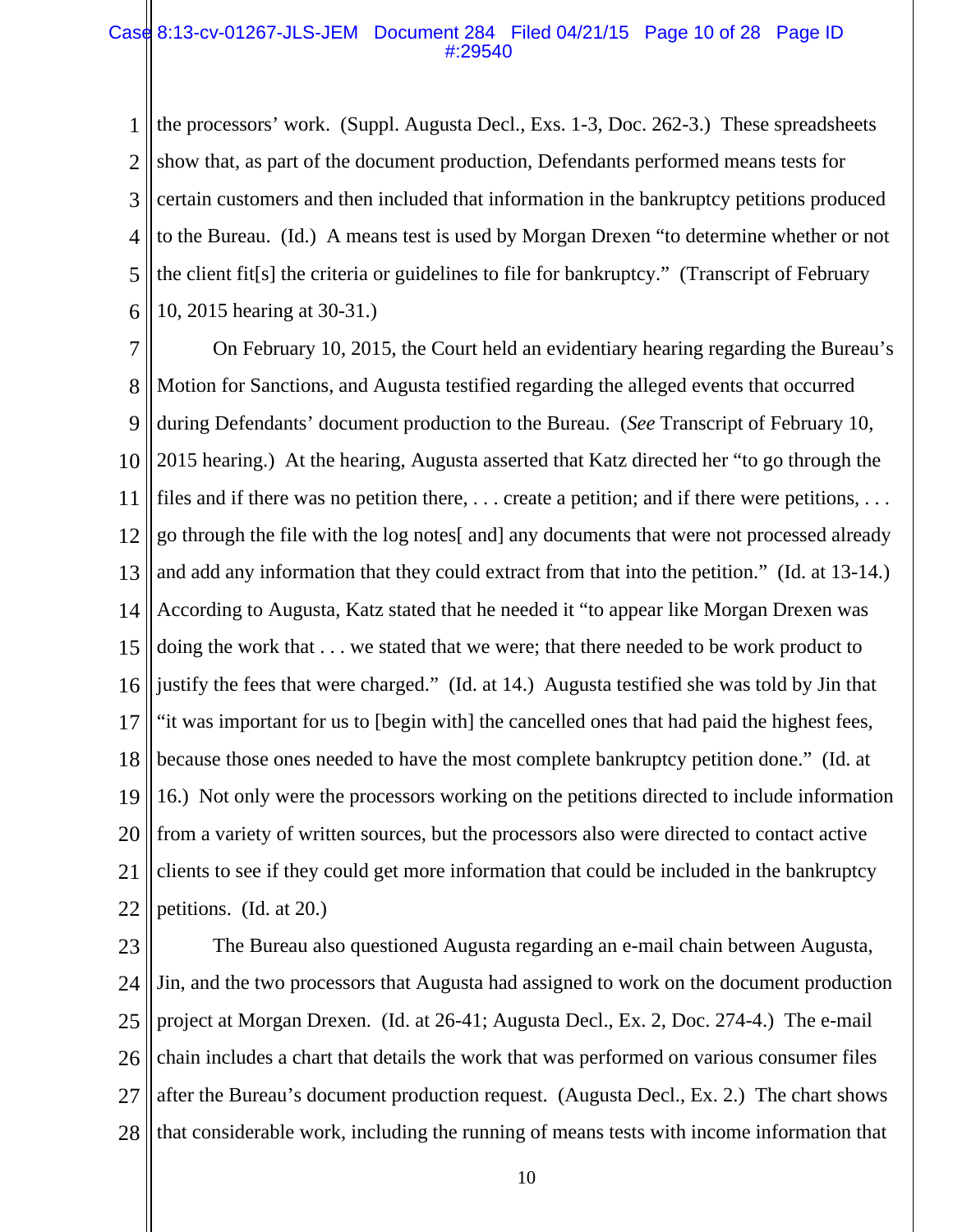## Case 8:13-cv-01267-JLS-JEM Document 284 Filed 04/21/15 Page 11 of 28 Page ID #:29541

1 2 3 4 5 6 7 8 9 10 11 12 13 was provided by the customer at the outset of the engagement, was performed on customer files after the Bureau's document production request. (Id.) Further, the e-mail chain includes a response from Jin that directs the processors to select bankruptcy forms that were in existence at the time of the "last cleared positive ACH," which reflects the last time the customer made a payment. (Id.) The e-mail chain also includes a response from Jin where she states, in regards to a specific customer's file, that the "means test has the incorrect applicable period." (Id.) Additionally, on June 18, 2014, one of the processors assigned to the project e-mailed Jin to inform her that means tests were being run for certain customer files. (Augusta Decl., Ex. 6, Doc. 274-4.) Based on this e-mail chain, Jin not only was aware of the means tests being run by the processors, but actually "went through some of those files to determine if everything was the way that she had instructed . . . [and] stated areas that needed to be reviewed by" the processors. (Transcript of February 10, 2015 hearing at 41.)

14 15 Based on this evidence, the Bureau requests that the Court sanction Defendants by entering a default judgment against them. (Mem. at 2.)

- 16
- 17

# **2. Defendants' Contentions and Evidence**

18 19 20 21 22 23 24 25 26 27 28 In response to the Bureau's claim that Defendants falsified evidence, Defendants describe Morgan Drexen as a "virtual office" and claim that all bankruptcy petitions are kept in their MDIS computer platform and Automated Bankruptcy Module ("ABM"). (Opp'n at 1; *see* Tran Decl. ¶¶ 12-15, Doc. 261-1; Gupta Decl. ¶¶ 3-5, Doc. 261-1.) Defendants describe MDIS as a relational database that stores almost all of the information relating to Morgan Drexen's attorney clients. (Opp'n at 6.) Despite the fact that they have made statements throughout this litigation to the contrary, Defendants now claim that bankruptcy petitions normally are not created unless an attorney requests that Morgan Drexen generate one; until that time all of the information "remains housed in the MDIS/ABM system." (Opp'n at 21.) Defendants further contend that, in response to the Bureau's document production requests and "[t]o expedite production of documents, while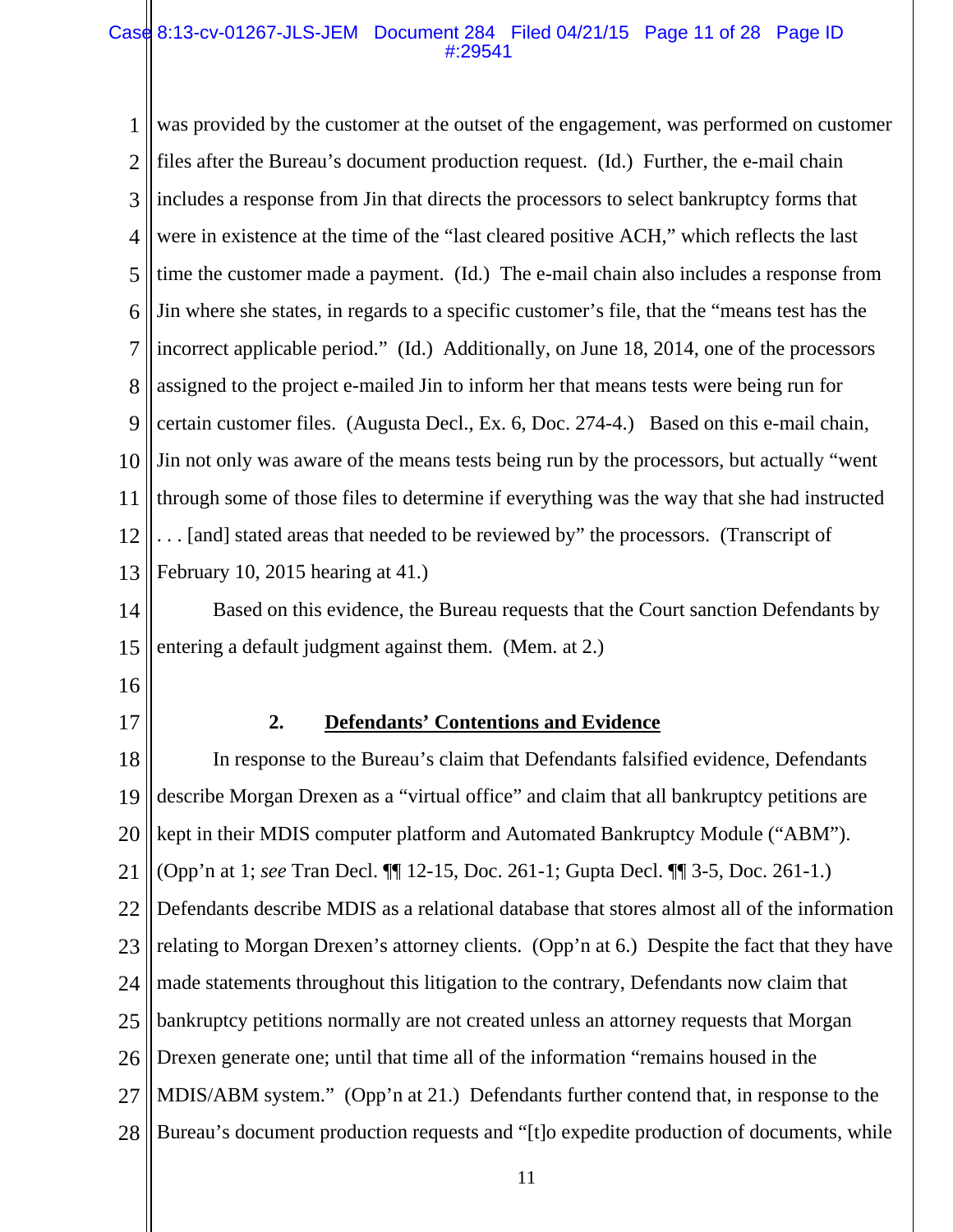## Case 8:13-cv-01267-JLS-JEM Document 284 Filed 04/21/15 Page 12 of 28 Page ID #:29542

1 2 3 4 5 6 7 at the same time redacting consumer names, [Defendants] generated bankruptcy petitions . . . so the petitions could be redacted and all information related to a particular consumer could [be] assembled in one place in a readable form." (Id. at 7.) According to Defendants, "the only way to extract all the information the Bureau requested from MDIS and ABM is to download the information into a bankruptcy petition." (Id. at 2.) Defendants therefore contend that terminating sanctions are not appropriate because they did not act with the intent to falsify or manufacture evidence. (*See generally* id.)

8 9 10 Defendants submitted declarations and provided testimony from Morgan Drexen employees and other individuals involved with the document production that is currently at issue.

11 12 13 14 15 16 17 18 19 20 21 First, Defendants submitted a declaration from Katz. (Katz Decl., Doc. 26-1, Ex. B.) Katz details the directions he purportedly provided Jin and Augusta regarding the Bureau's document production requests. (Id. ¶¶ 58-59.) According to Katz, it was Augusta, not Jin or Katz, who attempted to backdate bankruptcy petitions. (Id. ¶ 59.) Katz asserts that he in fact told Jin not to backdate the petitions. (Id.) Katz maintains that "Morgan Drexen did not alter any information in the customer files and the computer data produced to the Bureau was produced intact and it is still on the database." (Id. ¶ 61 (emphasis omitted).) However, Katz admits that he directed Jin and Augusta to "input additional data from all sources available (i.e., Best Case MDIS, unprocessed documents, oral conversations with clients of the law firm, and etc.)" for the consumer files that were produced to the Bureau. (Id. ¶ 58.)

22 23 24 25 26 27 28 Katz also testified at the Court's evidentiary hearing in this matter. (*See* Transcript of February 10, 2015 hearing at 157-211.) Katz testified that he and Tran were responsible for keeping the Bureau apprised of the document production process. (Id. at 162.) Katz explained that when the process took longer than expected, the Bureau began to forcefully demand the requested information and immediate production of the consumer files. (Id. at 162-165.) According to Katz, the Bureau's demands concerned him and he recognized that he would need to speed up the production process. (Id. at 165-167.) After the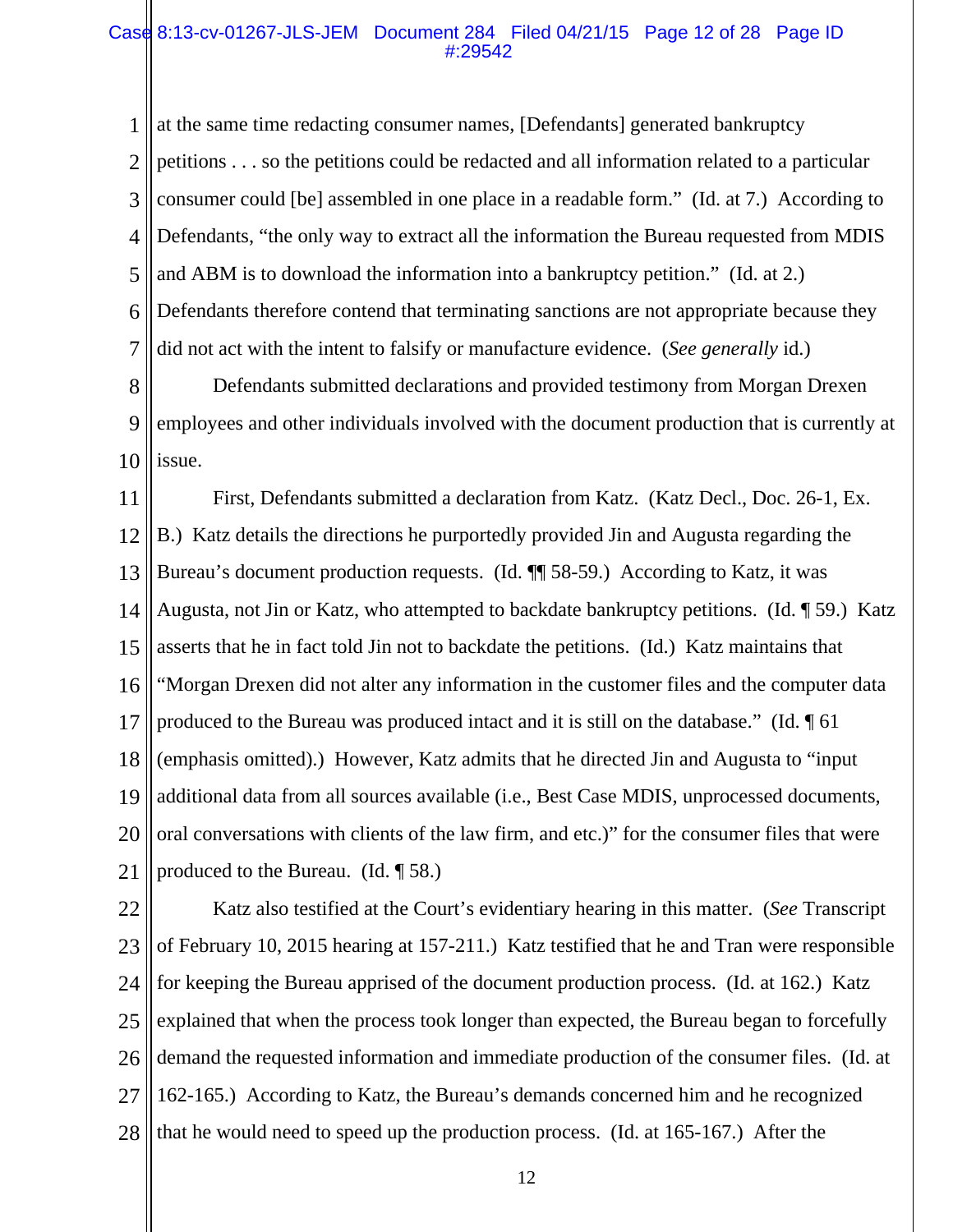## Case 8:13-cv-01267-JLS-JEM Document 284 Filed 04/21/15 Page 13 of 28 Page ID #:29543

1 2 3 4 5 Magistrate Judge granted the Bureau's motion to compel, Katz became "very alarmed about [Defendants'] ability to" meet the 7-day deadline, and recognized that if they failed to meet that deadline, Defendants could be subject to "potential significant sanctions." (Id. at 166-167.) Katz even considered "the possibility there would be terminating sanctions." (Id. at 170.)

6 7 8 9 10 11 12 13 14 15 16 Katz claims that because he has been practicing law for more than 20 years, he "would [not have] manufactured evidence to defraud. [His] concern was [to] get the information in a comprehensive fashion as quickly as possible and not risk sanctions." (Id. at 188.) Yet, despite Katz's vast litigation experience, he never informed the Bureau, Defendants' trial counsel, or the Court that Defendants were generating bankruptcy petitions. (Id. at 177-178.) Even though certain documents and log notes were ready to be produced to the Bureau in June 2014, and Defendants were facing potential sanctions if they failed to comply with the Court's production deadlines, Katz asked Tran not to produce these documents and log notes to the Bureau. (Id. at 195-202.) Katz claims that he did not inform anyone of the creation of bankruptcy petitions because Defendants were "understaffed and overwhelmed by the demands." (Id. at 178.)

17 18 19 20 21 22 23 24 25 26 27 28 Second, Defendants submitted declarations from Tran and Gupta. (Tran Decl., Doc. 261-1; Gupta Decl., Doc. 261-1.) Tran refutes Augusta's assertion that any log entries were "suppressed" and/or "deleted." (Tran Decl. ¶ 40.) Gupta also claims that "[a]t no time during the course of Morgan Drexen's responding to the Bureau's document request did . . . Katz<sup>[]</sup> ever request that [Gupta] suppress or delete log notes in a law firm client's file." (Gupta Decl. ¶ 6.) Gupta asserts that, after conducting a search of the data on MDIS, he has determined "that there have been no log notes suppressed or deleted." (Gupta Decl. ¶ 7; Transcript of February 10, 2015 hearing at 151-152.) According to Gupta, it was Augusta, without Gupta's knowledge, who "created alias petition processor users termed 'Special Project' for two users" and intended to suppress log notes. (Gupta Decl.  $\P$ [9-10; Transcript of February 10, 2015 hearing at 151; Gupta Decl., Ex. 1, Doc. 261-1; *see also* Bush Decl. ¶¶ 10-14, Doc. 261-1; Knox Decl. ¶¶ 8-9, Doc 261-1.)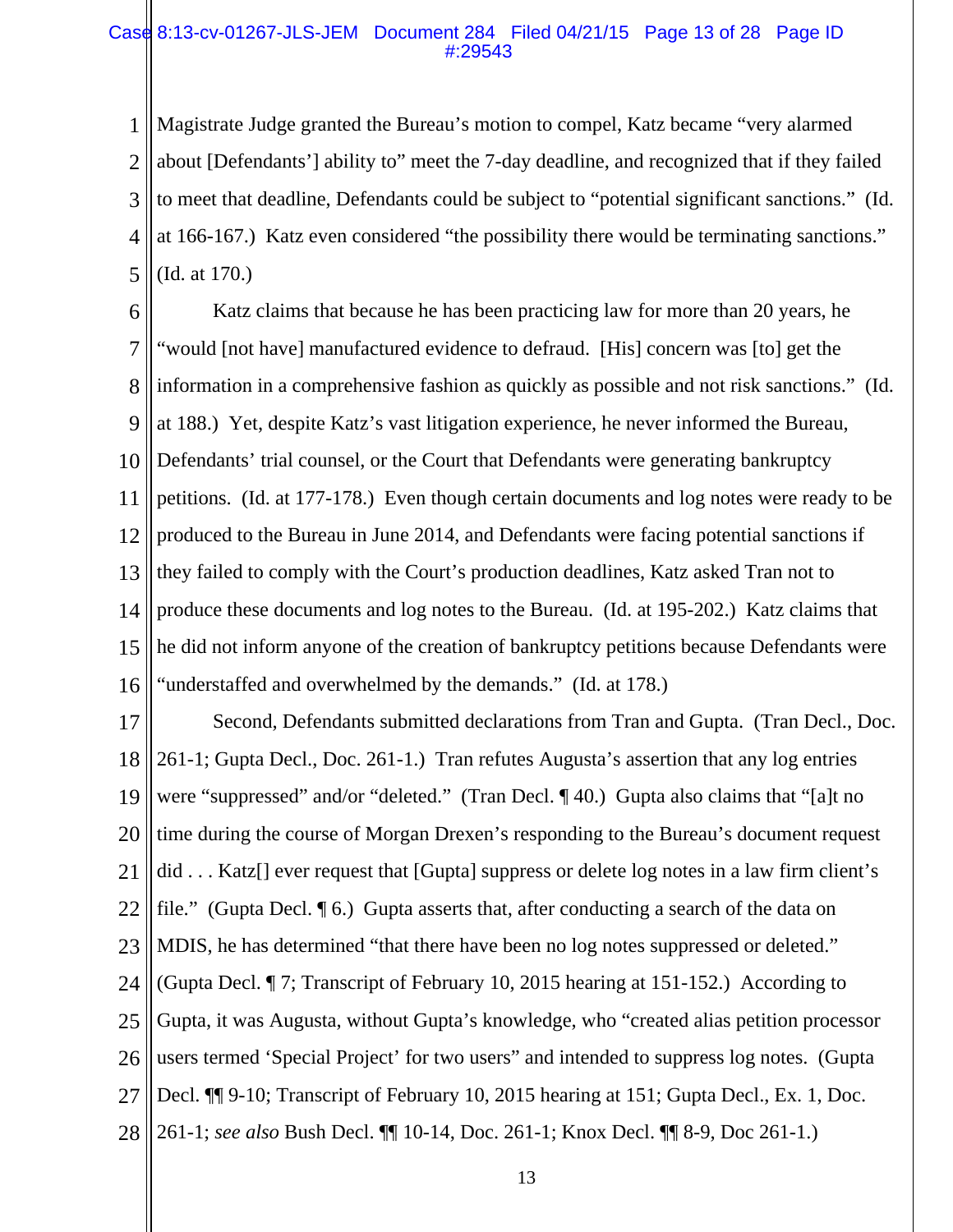## Case 8:13-cv-01267-JLS-JEM Document 284 Filed 04/21/15 Page 14 of 28 Page ID #:29544

1 2 3 4 5 6 7 8 9 10 11 12 13 14 15 16 17 18 19 20 21 Third, Defendants submitted declarations from Jin and Armidi Addessi, a certified bankruptcy petition preparer who has been employed by Morgan Drexen since December 2011. (Jin Decl., Doc. 261-1; Addessi Decl., Doc. 261-1.) Jin contends that she never acted outside of the scope of the instructions she received from Katz and Augusta regarding the document production requests and redaction project. (Jin Decl. ¶ 10.) According to Jin, it was Augusta who instructed her to backdate the bankruptcy petitions by using the "'last cleared positive ACH' . . . as the time frame in transferring the data in the Client's file from all available sources." (Id. ¶ 13.) Jin supports Katz's assertion that he told her that "under no circumstances should the [bankruptcy petitions] be dated with the 'last cleared positive ACH' date" and that instead the bankruptcy petitions should not be dated at all." (Id. ¶ 14.) Further, Addessi maintains that Jin never directed her to create bankruptcy petitions so that they could "look as good as we can" in relation to this case, that no one ever told him to alter log notes, and that Jin never directed him to pick a bankruptcy petition format that was different than the one originally used for the file. (Addessi Decl. ¶¶ 8-11.) However, Jin admits that processors working on the document production for the Bureau were directed "to cull the information from a variety of locations," including "the MDIS platform, documents, log entries evidencing information provided by the consumers via telephone, MDCS which contained notes of Orientation Appointments, and handwritten notes." (Jin Decl. ¶ 12.) Addessi also admits that he was permitted to contact consumers to secure additional information to include in the documents that would be produced to the Bureau. (Addessi Decl. ¶ 6.)

22 23 24 25 26 27 28 Fourth, Defendants submitted a declaration from Ledda. (Ledda Decl., Doc. 261- 1.) Ledda claims that he played a very limited role in Defendants' production of documents to the Bureau. (Ledda Decl. ¶ 3.) Yet, at the evidentiary hearing, Ledda confirmed that he knew that Morgan Drexen was creating bankruptcy petitions not in the ordinary course of business in order to produce them to the Bureau. (February 10, 2015 hearing at 109.) He does not refute that he had discussions with Augusta regarding the redaction and production process, but he claims that Augusta has distorted their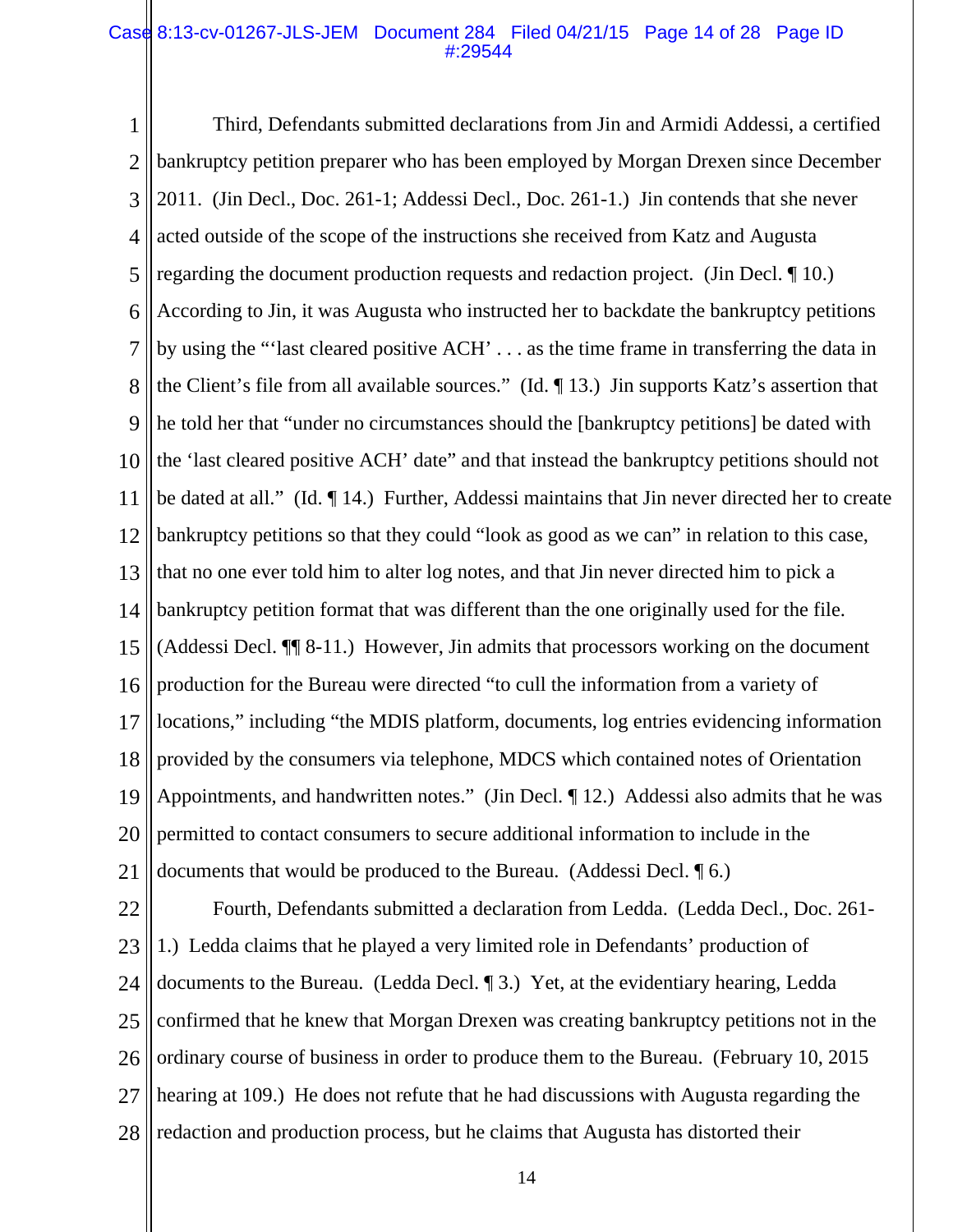## Case 8:13-cv-01267-JLS-JEM Document 284 Filed 04/21/15 Page 15 of 28 Page ID #:29545

1 2 3 4 5 6 7 8 9 10 11 12 13 14 15 16 conversations in a disingenuous way. (Ledda Decl. ¶ 8.) Ledda also admits that Defendants generated bankruptcy petitions and produced them to the Bureau with information that had not yet been input into Defendants' systems. (*See* Id. ¶ 4 ("The data was scattered and housed in different systems and different formats: (1) MDIS, (2) ABM Bankruptcy software, (3) Old versions of Best Case Bankruptcy software, (4) Orientation Appointment logs, (5) Unprocessed Bulk Mail, (4) [sic] Partial Orientation recordings, (5) [sic] other misc. sources.").) However, Ledda maintains that his only role in the document production process was assisting "with the technology issues related to the desired use of an auto redaction process and the compensation for petition processors that would be performing work for the legal team that would be outside of the normal course of business." (February 10, 2015 hearing at 111; id. at 112.) Ledda "expected that [the Bureau] would have been notified of these petitions as they were created outside the normal course of business," but claims that he never discussed with Katz whether the Bureau had been informed of the creation of the bankruptcy petitions. (Id. at 115-116.) Based on this evidence, Defendants request that the Court deny Plaintiff's Motion for Sanctions. (Opp'n.)

17

#### 18 **III.** LEGAL STANDARD

19 20 21 22 23 24 25 26 27 28 "There are two sources of authority under which a district court can sanction a party who has despoiled evidence: [1] the inherent power of federal courts to levy sanctions in response to abusive litigation practices, and [2] the availability of sanctions under [Federal Rule of Civil Procedure] 37 against a party who 'fails to obey an order to provide or permit discovery.'" *Leon v. IDX Sys. Corp.*, 464 F.3d 951, 958 (9th Cir. 2006) (quoting Fed. R. Civ. P.  $37(b)(2)(A)$ . "A court may sanction spoliation by: imposing monetary sanctions; instructing the jury to draw an adverse inference against the despoiling party; excluding testimony based on despoiled evidence proffered by the despoiling party; or, if willfulness is found, entering default judgment against the despoiling party." *Columbia Pictures, Inc. v. Bunnell*, No. 2:06CV01093 FMC-JCX, 2007 WL 4877701, at \*4 (C.D. Cal. Dec. 13,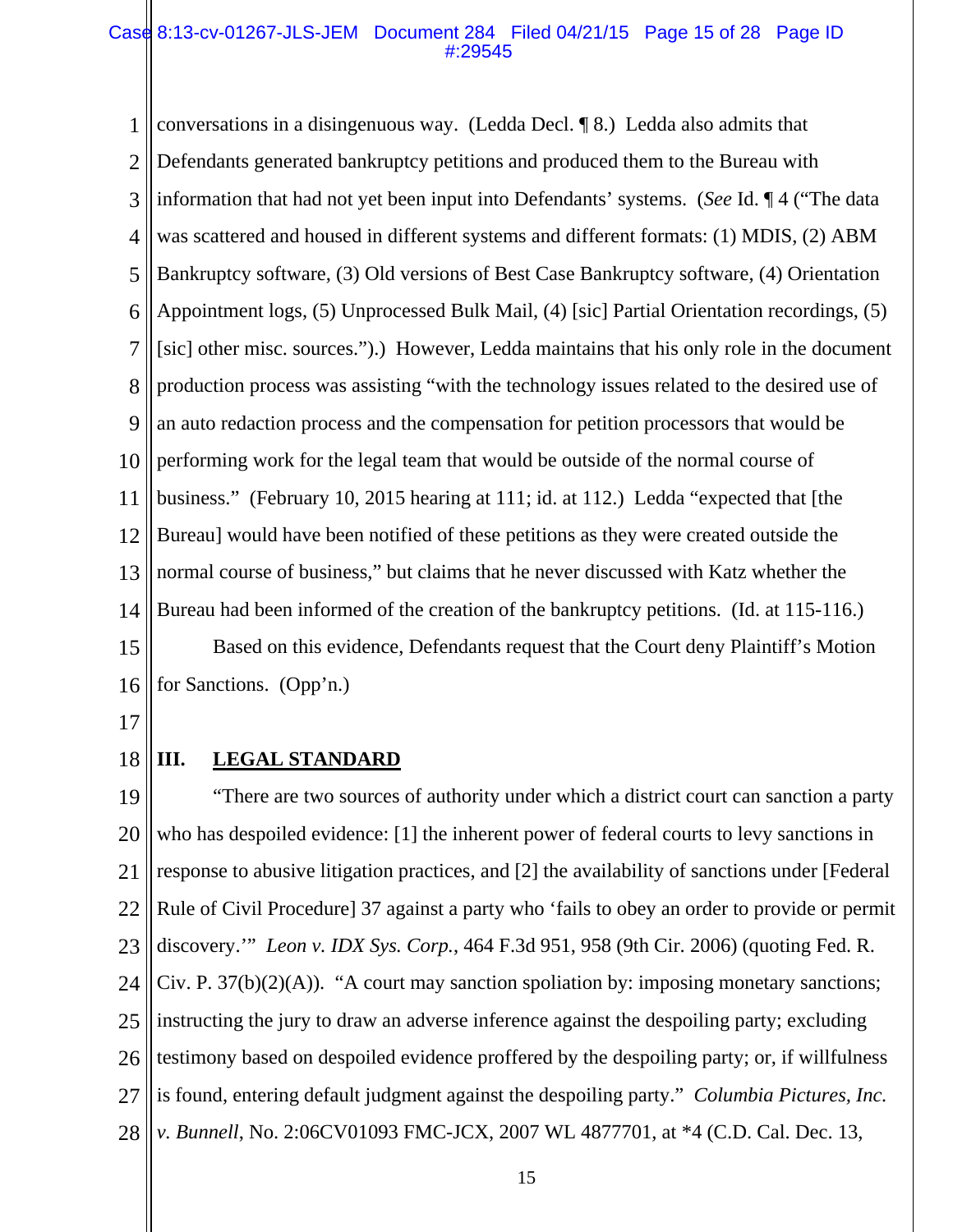1 2007).

2 3 4 5 6 7 8 9 10 11 12 First, a district court "'can sanction a party who has despoiled evidence' under its 'inherent power . . . to levy sanctions in response to abusive litigation practices.'" *Pringle v. Adams*, No. SACV 10-1656-JST RZX, 2012 WL 1103939, at \*7 (C.D. Cal. Mar. 30, 2012) (quoting Leon, 464 F.3d at 958). Entry of a default judgment is permitted when the disobedient party has "willfully deceived the court and engaged in conduct utterly inconsistent with the orderly administration of justice." *Wyle v. R.J. Reynolds Indus.*, Inc., 709 F.2d 585, 589 (9th Cir. 1983). A terminating sanction, however, may only issue if the violation or abuse is willful, in bad faith, or the fault of the party. *Id.* "[W]illfulness, bad faith, or fault does not require wrongful intent; rather, disobedient conduct not shown to be outside the party's control is by itself sufficient to establish willfulness, bad faith, or fault." *Sanchez v. Rodriguez*, 298 F.R.D. 460, 463 (C.D. Cal. Mar. 18, 2014).

13 14 15 16 17 Second, Federal Rule of Civil Procedure 37 authorizes district courts to issue a "wide range of sanctions when a party fails to comply with the rules of discovery or with court orders enforcing those rules." *Wyle*, 709 F.2d at 589; Fed. R. Civ. P. 37. A district court may render a default judgment against a party that "fails to obey an order to provide or permit discovery." Fed. R. Civ. P. 37(b)(2)(A).

18

- 19 **IV. DISCUSSION**
- 20

# **A. Gerald Klein's Lack of Knowledge**

21 22 23 24 25 26 27 28 As an initial matter, the Court notes that during the Final Pretrial Conference hearing on February 4, 2015, Defendants' lead trial counsel, Gerald Klein, asserted that he had no knowledge of Defendants' creation of bankruptcy petitions prior to the filing of the Bureau's Motion for Sanctions. (Transcript of February 4, 2015 hearing at 9-11, Doc. 271.) Based on the evidence submitted to the Court and Klein's statements under penalty of perjury, the Court is convinced that Klein did not have any knowledge of Defendants' falsification of evidence. (*See also* Transcript of February 4, 2015 hearing at 16, where the Bureau's counsel states that "Klein has represented to the Court that he was unware of this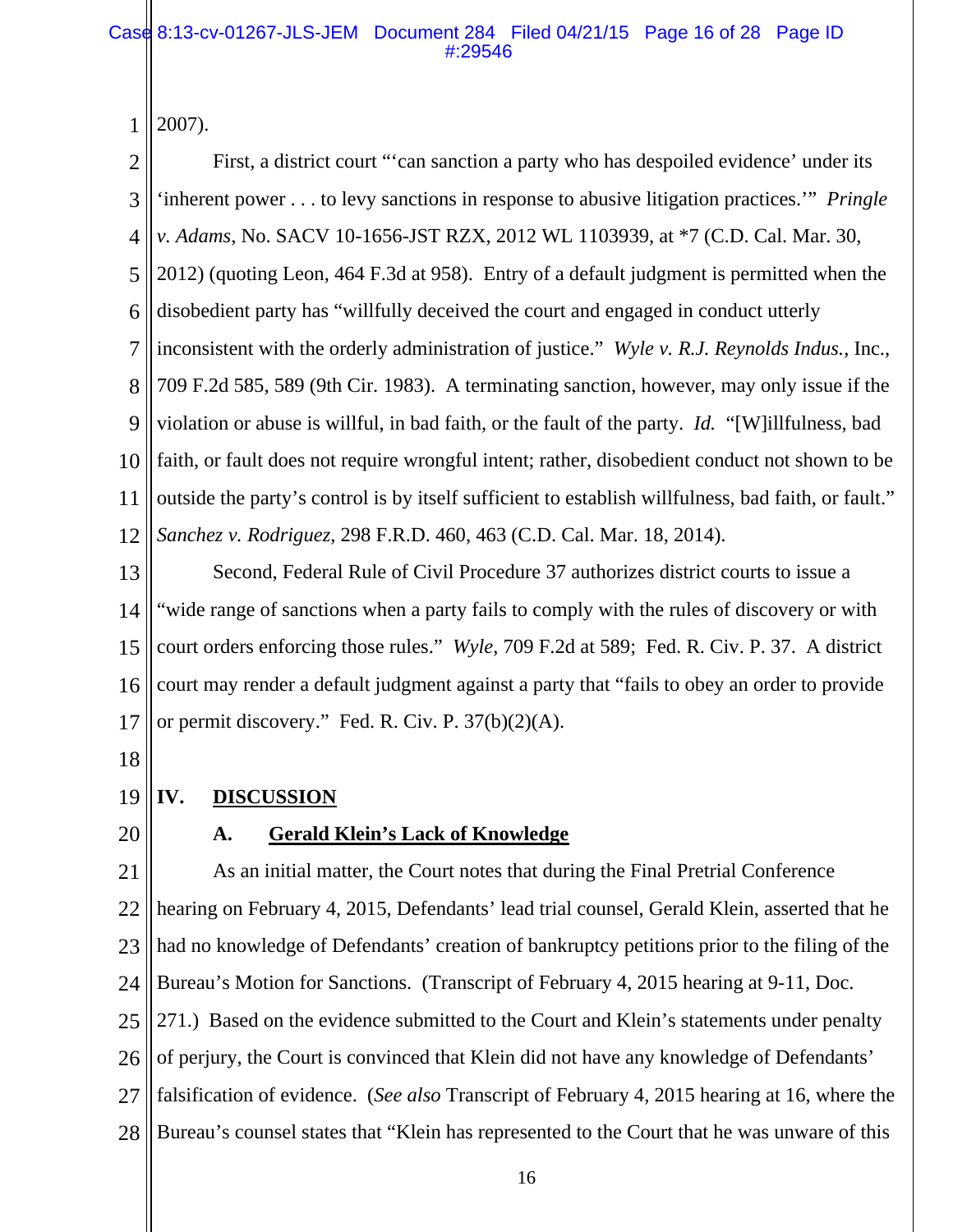## Case 8:13-cv-01267-JLS-JEM Document 284 Filed 04/21/15 Page 17 of 28 Page ID #:29547

1 situation, and we take him at his word.").)

2 3 Accordingly, the Court finds that Klein should not be held accountable for the actions of his clients.

4

5

# **B. Morgan Drexen's Willfulness, Bad Faith, and Fault**

6 7 8 9 10 11 12 13 14 15 16 It is well settled that the entry of default judgment is warranted when "a party has engaged deliberately in deceptive practices that undermine the integrity of judicial proceedings." *Anheuser-Busch, Inc. v. Natural Beverage Distributors*, 69 F.3d 337, 348 (9th Cir. 1995); *see also Phoeceene Sous-Marine, S.A. v. U.S. Phosmarine, Inc.*, 682 F.2d 802, 806 (9th Cir. 1982) ("It is firmly established that the courts have inherent power to dismiss an action or enter a default judgment to ensure the orderly administration of justice and the integrity of their orders."). It is now clear to the Court that Defendants do not create bankruptcy petitions in the normal course of business. The evidence shows that Defendants not only acted willfully and in bad faith by falsifying evidence, but also decided to continuously deceive their own trial counsel, opposing counsel, and the Court by engaging in practices that have undermined the integrity of judicial proceedings.

17 18 19 20 21 22 23 24 25 26 27 28 In its order denying summary judgment, the Court relied on Defendants' assertions that Chapter 7 bankruptcy petitions were prepared for all clients at the outset of their engagement with Morgan Drexen, whether or not the customer ultimately decides to file for bankruptcy. (Order at 4-5; Defs' SGI ¶¶ 203, 209, 212; Defs' Opp'n at 7-8, 18; Klein Decl., Doc. 188-23; Rugeti Decl., Doc. 188-22.) The Court explicitly relied on the fact that Defendants "offered some evidence suggesting that the threat of bankruptcy and *preparation* of certain documents in connection with bankruptcy can serve a strategic purpose in debt settlement negotiations," and found that a genuine dispute of material fact existed as to whether the upfront fees charged by Defendants were "specific to the bankruptcy petitions Morgan Drexen and the attorneys help *prepare* for consumers." (Order at 12-13 (emphasis added).) However, now, only after Defendants' prior statements have been shown to be false, Defendants claim that bankruptcy petitions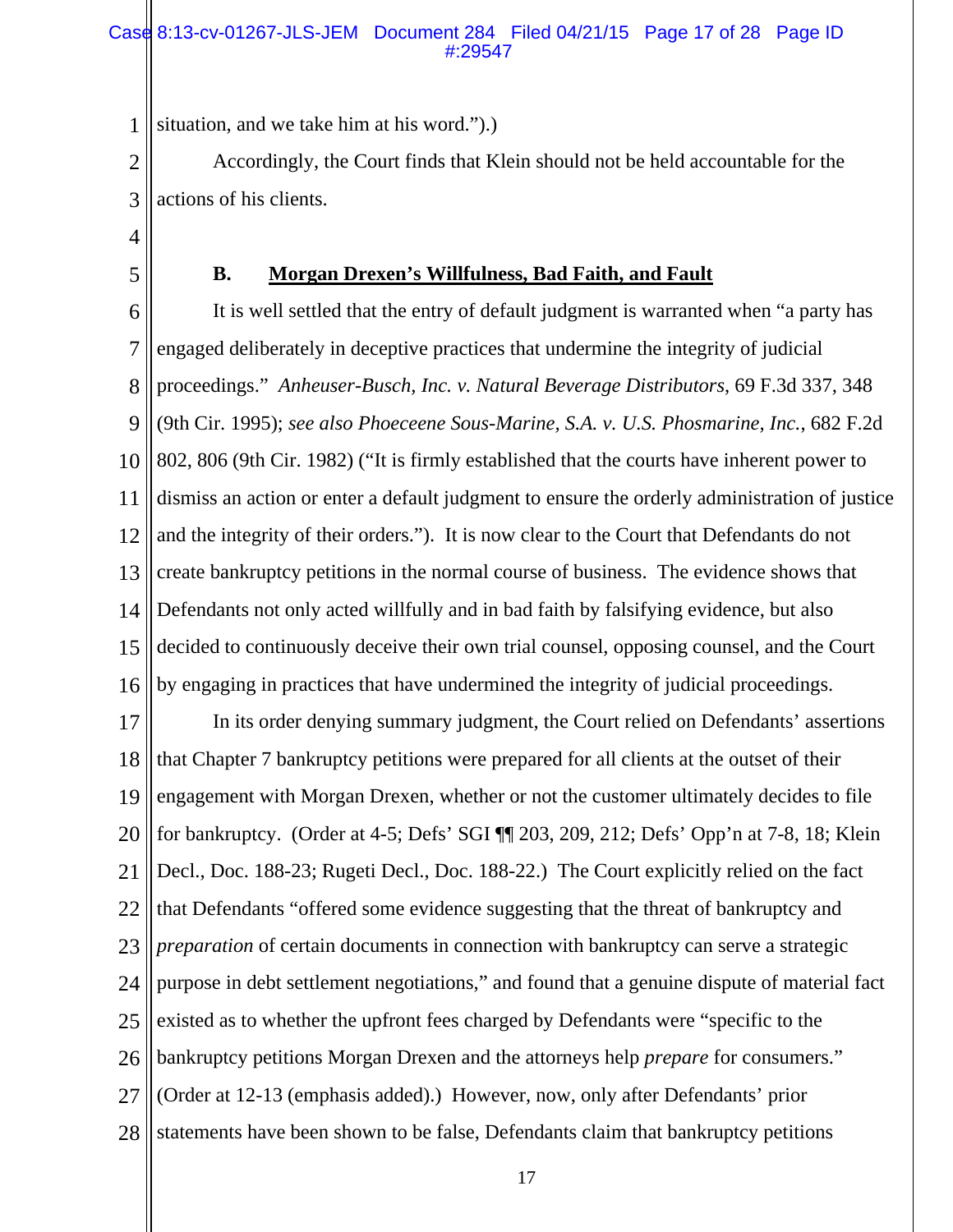## Case 8:13-cv-01267-JLS-JEM Document 284 Filed 04/21/15 Page 18 of 28 Page ID #:29548

1 2 3 4 5 6 7 normally are not created unless an attorney requests that Morgan Drexen generate one; until that time all of the information "remains housed in the MDIS/ABM system." (Opp'n at 21.) The fact that Defendants now claim for the first time that bankruptcy petitions are not actually prepared for clients at the outset of their engagement with Defendants strongly suggests that Defendants have deceived the Court in a way that not only undermined the Court's previous order denying summary judgment, but also now threatens the integrity of trial.

8 9 10 Though the Court finds Augusta's declarations and testimony credible, even if the Court were to ignore her allegations, the evidence overwhelmingly reflects that Defendants acted willfully and in bad faith by falsifying evidence during the discovery process.

11 12 13 14 15 16 17 18 19 20 21 22 23 24 First, Defendants admit that they were ready to start producing consumer files to the Bureau in May or early June 2014. (Transcript of February 10, 2015 hearing at 95, Docs. 278, 280.) However, Katz asked Tran to delay the production because there was additional information that Katz wanted to include in the files. (Id. at 95-97.) Katz testified that, even though certain documents and log notes were ready to be produced to the Bureau in June 2014, and Defendants were facing potential sanctions if they failed to comply with the Court's production deadlines, Katz asked Tran not to produce these documents and log notes to the Bureau. (Id. at 195-202.) Defendants have failed to explain why, even though a large portion of the requested discovery could have been produced to the Bureau, Defendants chose to risk litigation sanctions by delaying production. Absent any explanation by Defendants, the logical explanation is that Morgan Drexen delayed production in order to create hundreds of new bankruptcy petitions to produce to the Bureau because they knew the absence of such petitions would raise serious red flags. (*See generally* Calvarese Decl.)

25 26 27 28 Second, Defendants' decision to produce the requested discovery in the form of bankruptcy petitions strongly suggests an intent to deceive the Court and opposing counsel. Defendants contend that "not only is the bankruptcy petition the simplest and most efficient method to extract data from ABM, but it is the only method to extract data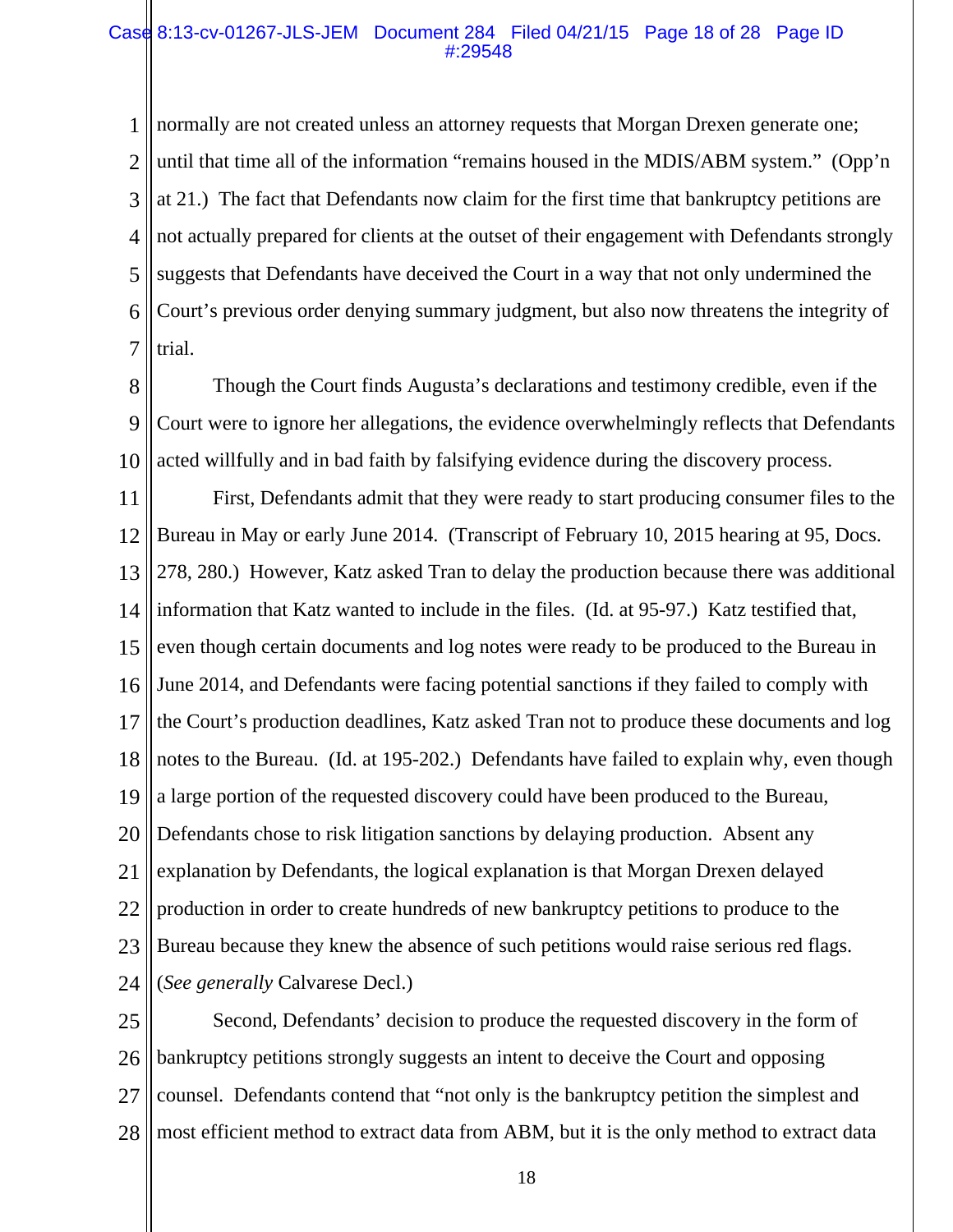## Case 8:13-cv-01267-JLS-JEM Document 284 Filed 04/21/15 Page 19 of 28 Page ID #:29549

1 2 3 4 5 6 7 8 9 10 11 12 13 from ABM." (Tran Decl. ¶ 25 (emphasis omitted).) However, at the evidentiary hearing, Defendants admitted that the requested customer information could have been produced as raw data, and log notes could have been produced in a form other than bankruptcy petitions (e.g. as a .csv file). (Transcript of February 10, 2015 hearing at 153-154.) Further, Defendants specifically chose to use old versions of bankruptcy petitions that coincided with the last payment that the customer had made to Morgan Drexen, rather than current versions of the bankruptcy petitions. (Id. at 56; Jin Decl. ¶ 13.) Defendants have not provided a convincing reason for why they would decide to use old versions of bankruptcy petitions if the only goal was to produce the requested information to the Bureau in a single and convenient format. Once again, Defendants' actions strongly suggest that they were engaging in behavior intended to mislead the Court and the Bureau by attempting to pass off bankruptcy petitions as if they had been created in the normal course of business.

14 15 16 17 18 19 20 21 22 23 24 25 26 27 28 Third, Defendants admit that the processors assigned to work on the document production project for the Bureau were directed "to cull the information from a variety of locations," including "the MDIS platform, documents, log entries evidencing information provided by the consumers via telephone, MDCS which contained notes of Orientation Appointments, and handwritten notes." (Jin Decl. ¶ 12.) Jin and Augusta were directed to "input additional data from all sources available (i.e., Best Case MDIS, unprocessed documents, oral conversations with clients of the law firm, and etc." for the consumer files that were produced to the Bureau. (Katz Decl. ¶ 58; *see also* Ledda Decl. ¶ 4.) Processors working on the petitions also were directed to contact active clients to see if they could get more information that could be included in the bankruptcy petitions. (Addessi Decl. ¶ 6.) Defendants thus gathered information from a variety of sources and input data into bankruptcy petitions that did not exist prior to the Bureau's document production request. The only logical conclusion is that Defendants were attempting to make it seem that more substantive bankruptcy work had been performed on customer files to support Defendants' charging of upfront fees.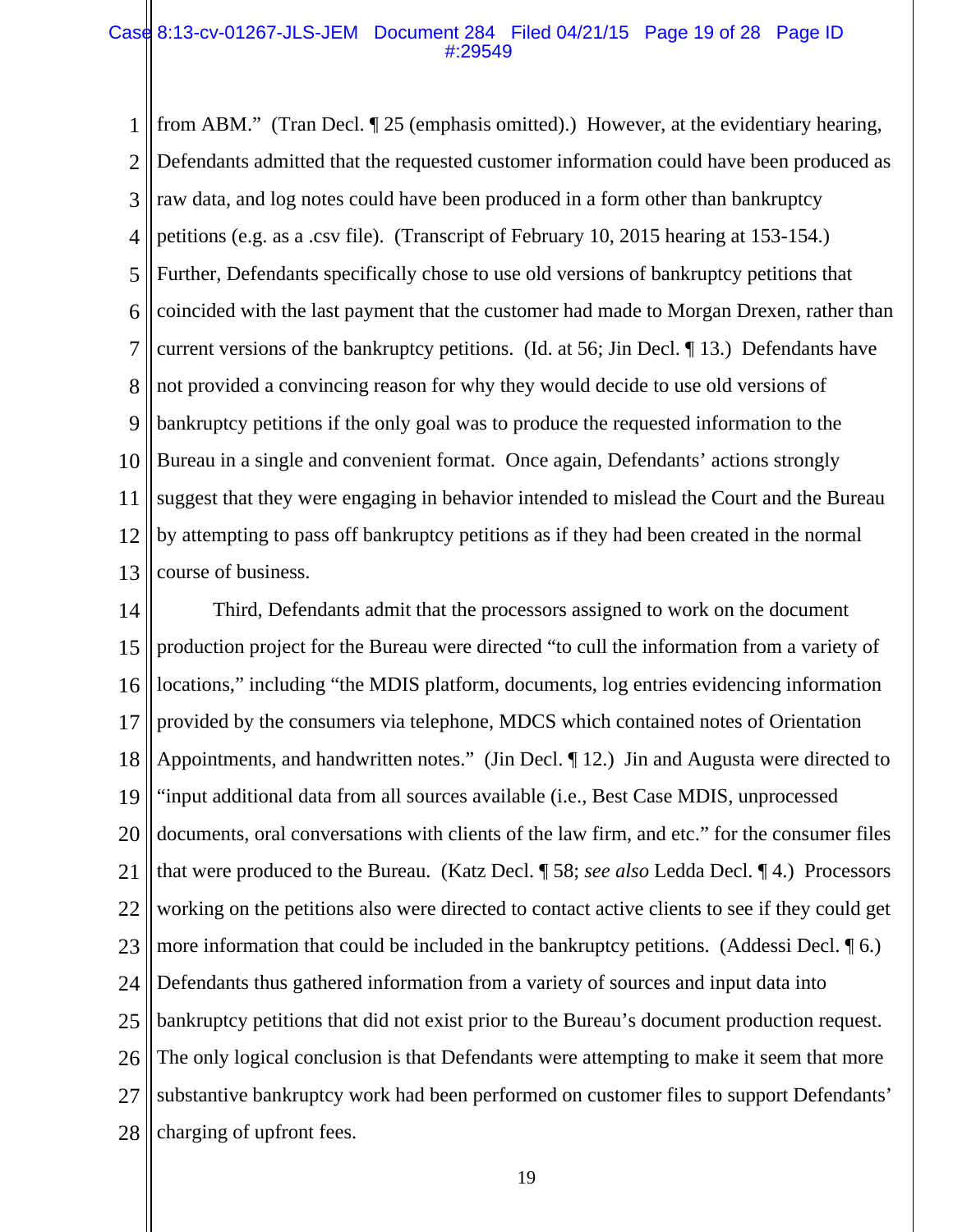## Case 8:13-cv-01267-JLS-JEM Document 284 Filed 04/21/15 Page 20 of 28 Page ID #:29550

1 2 3 4 5 6 7 8 9 10 11 12 13 14 15 Fourth, Defendants ran means tests for certain customers and included that information in the bankruptcy petitions produced to the Bureau. (Suppl. Augusta Decl., Exs. 1-3.) Defendants have failed to provide an explanation for why means tests needed to be run on consumer files after the Bureau's document production request. Once again, the only logical conclusion is that Defendants were attempting to make it seem that more substantive and complete bankruptcy work had been performed on certain consumer files before producing the files to the Bureau. And while Defendants claim that Augusta was the person who directed the processors to perform these means tests, the evidence submitted to the Court proves that Defendants not only knew that means tests were being performed, but that Jin actually "went through some of those files to determine if everything was the way that she had instructed . . . [and] stated areas that needed to be reviewed by" the processors. (Transcript of February 10, 2015 hearing at 41.) Even if it were true that Jin conducted only one means test on a customer file herself (*see* id. at 121), the e-mails between Augusta, Jin, and the processors reveal that Defendants were aware and actively involved in the running of means tests.

16 17 18 Fifth, and maybe most damning to Defendants' case, Defendants had numerous opportunities to inform the Court, opposing counsel, or its own trial counsel of the creation of new bankruptcy petitions. However, they continually failed to do so.

19 20 21 22 23 24 On June 13, 2014, the Magistrate Judge issued an order that required Defendants to produce all consumer files by June 20, 2014. (Doc. 84.) On June 18, 2014, Defendants requested an extension of the deadline, providing four specific reasons for why they could not meet the deadline (Ex Parte App., Doc. 85.) Yet, Defendants never informed the Court that at least part of the reason for the delay was the fact that Defendants were creating bankruptcy petitions to produce to the Bureau.

25 26 27 28 Further, in opposition to the Bureau's subsequent motion for litigation sanctions, Defendants submitted a declaration from Tran which provided several reasons why Defendants were unable to meet their productions deadlines. (Opp'n, Doc. 100; Tran Decl., Dec. 100-3; *see also* Transcript of February 10, 2015 hearing at 100-102.) Though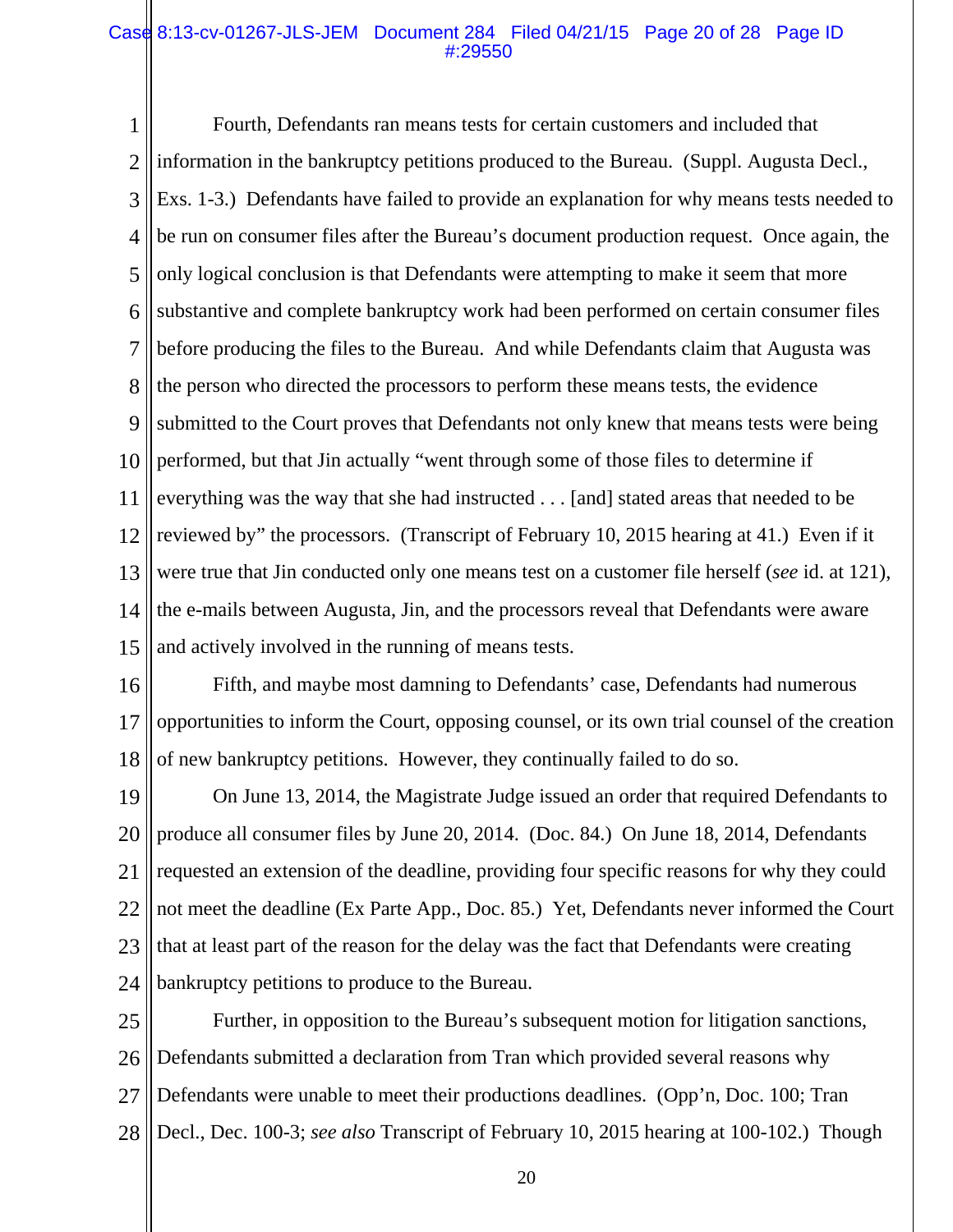### Case 8:13-cv-01267-JLS-JEM Document 284 Filed 04/21/15 Page 21 of 28 Page ID #:29551

1 2 3 4 5 6 7 8 Tran delineated five specific reasons why Defendants could not comply with the Court's production deadlines, Defendants once again failed to inform the Court that Defendants were creating hundreds of new bankruptcy petitions to produce to the Bureau. (*See*  Calvarese Decl. ¶¶ 8, 17; Calvarese Decl., Ex. 1, Doc. 274-5 (showing that of the 222 bankruptcy petitions that Calvarese found in the 150 consumer files he reviewed, 145 were created by Morgan Drexen between June 27, 2014, and July 3, 2014, and 126 of these 145 petitions were for consumers who were not enrolled in a Morgan Drexen program during that 2014 time period).)

9 10 11 12 13 14 15 16 17 18 Additionally, Katz testified that, after the Magistrate Judge granted the Bureau's motion to compel, he became "very alarmed about [Defendants'] ability to" meet the 7-day deadline, and recognized that if they failed to meet that deadline Defendants could be subject to "potential significant sanctions." (Transcript of February 10, 2015 hearing at 166-167.) He even considered "the possibility there would be terminating sanctions." (Id. at 170.) Nevertheless, once again, Katz chose not to inform the Bureau, Defendants' trial counsel, or the Court that part of the reason for the delay was that Defendants were generating bankruptcy petitions. (Id. 177-178.) Defendants chose to risk sanctions, and potentially terminating sanctions, rather than inform the Court that new bankruptcy petitions were being created for production.

19 20 21 22 23 24 During the discovery process, Defendants also deposed one of the Bureau's experts, Katherine Porter, who provided testimony related to the bankruptcy petitions produced by Defendants in response to the Bureau's request. Even though Katz was present at this deposition, and Porter's testimony opined specifically on many of the newly created bankruptcy petitions, Katz never informed the Bureau or Defendants' trial counsel that the petitions were not created in the ordinary course of business. (Id. at 208-209.)

25 26 27 28 Finally, even after the Court issued its order denying summary judgment, in which the Court clearly relied on Defendants' misleading assertions regarding the preparation and creation of bankruptcy petitions that purportedly occurred in the ordinary course of business, Katz never informed the Court, the Bureau, or Defendant's trial counsel that new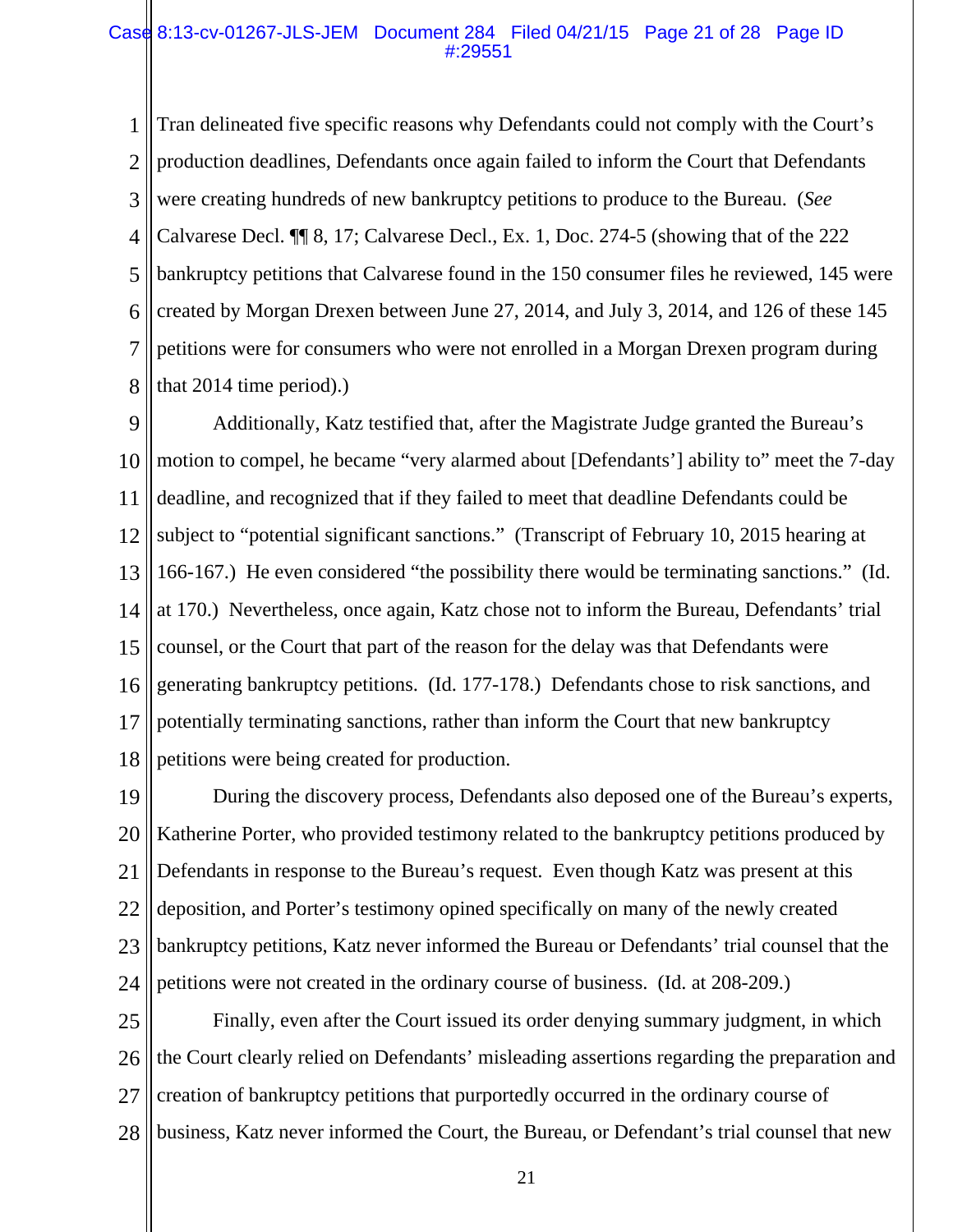## Case 8:13-cv-01267-JLS-JEM Document 284 Filed 04/21/15 Page 22 of 28 Page ID #:29552

1 bankruptcy petitions had been created and then produced to the Bureau. (Id. at 210-211.)

2 3 4 5 6 7 8 9 10 11 12 13 14 15 16 17 18 "A party's destruction of evidence qualifies as willful spoliation if the party has some notice that the documents were potentially relevant to the litigation before they were destroyed." *Leon*, 464 F.3d at 959 (internal quotation marks and citation omitted). Further, "[t]he duty to preserve documents attaches when a party should have known that the evidence may be relevant to future litigation." *Pringle*, 2012 WL 1103939, at \*7 (quoting *In re Napster, Inc. Copyright Litig.*, 462 F. Supp. 2d 1060, 1068 (N.D. Cal. 2006)). Not only may bad faith destruction of evidence result in the issuance of terminating sanctions, but the manufacturing or alteration of evidence may warrant the issuance of a default judgment as well. *See PersonalWeb Technologies, LLC v. Google Inc.*, No. C13-01317-EJD (HRL), 2014 WL 580290, at \*2 (N.D. Cal. Feb. 13, 2014). After holding an evidentiary hearing and reviewing the evidence submitted against Defendants, the Court now is convinced that Defendants willfully and in bad faith engaged in a coordinated and extensive effort to deceive the Court and opposing counsel. Defendants blatantly falsified evidence and then concealed this fact from the Court, opposing counsel, and even their own counsel at every turn. Accordingly, the Court finds that Defendants' conduct was "utterly inconsistent with the orderly administration of justice." *Wyle*, 709 F.2d at 589.

- 19
- 20

# **C. Factors Relevant to the Imposition of a Terminating Sanction**

21 22 23 24 25 26 Nevertheless, under either Rule 37 or the district court's inherent power, "[b]efore imposing the harsh sanction of dismissal [or default judgment], the district court must weigh several factors: (1) the public's interest in expeditious resolution of litigation; (2) the court's need to manage its dockets; (3) the risk of prejudice to the party seeking sanctions; (4) the public policy favoring disposition of cases on their merits; and (5) the availability of less drastic sanctions." *Anheuser-Busch*, 69 F.3d at 348 (citation omitted).

- 27
- 28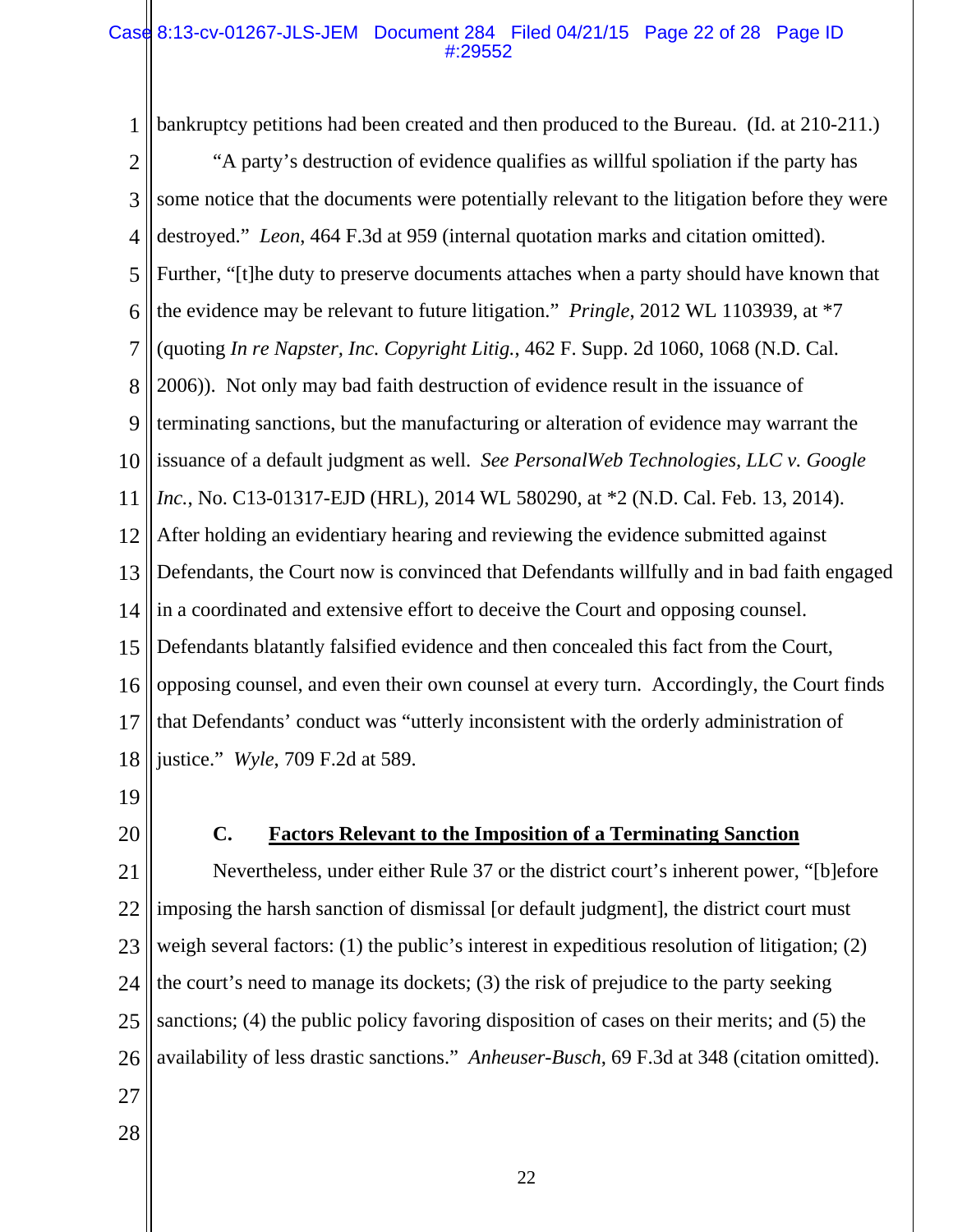1 2 3 4 5 6 7 8 9 10 11 12 13 14 15 16 17 18 19 20 21 22 23 24 **1. The Public's Interest in Expeditious Resolution of Litigation**  This factor always favors imposing sanctions. *Sunrider*, 2010 WL 4589156, at \*6. The granting of a default judgment is appropriate when a party's conduct causes considerable delays in a case, such as when a court needs to continue trial, a plaintiff is forced to file discovery motions after the discovery cut-off date, or the filing of multiple sanctions motions frustrates a court's and the parties' ability to resolve the litigation. *Id.* Here, because of Defendants' deceitful conduct during the discovery process and throughout this litigation, the Court has had to delay trial and hold an evidentiary hearing. Further, the Bureau has been forced to file numerous discovery motions, motions to compel, and motions for sanctions. As a result, the Court finds that Defendants' conduct has caused considerable delays in this case and has threatened Plaintiff's and the Court's ability to resolve the litigation. Accordingly, the Court finds that this factor weighs in favor of the entry of default judgment against Defendants. **2. The Court's Need to Manage its Docket**  This factor also almost always weighs in favor of granting a default judgment. *Sunrider*, 2010 WL 4589156, at  $*6$ . If a party poses unnecessary hurdles in the resolution of the action, consumes more than his share of judicial time and resources, and affects a court's ability to manage its other cases, entering default judgment may be warranted. *Id.* Defendants' falsification of evidence and deceitful conduct throughout the discovery process have created considerable hurdles to the resolution of this action. The Magistrate Judge and this Court have had to decide numerous discovery and sanctions motions, delay trial, and hold an evidentiary hearing because of Defendants' wrongdoing. As a result,

25 Defendants have consumed more than their fair share of judicial time and resources and

- 26 threatened the Court's ability to manage its docket.
- 27

Accordingly, this factor weighs in favor of terminating sanctions.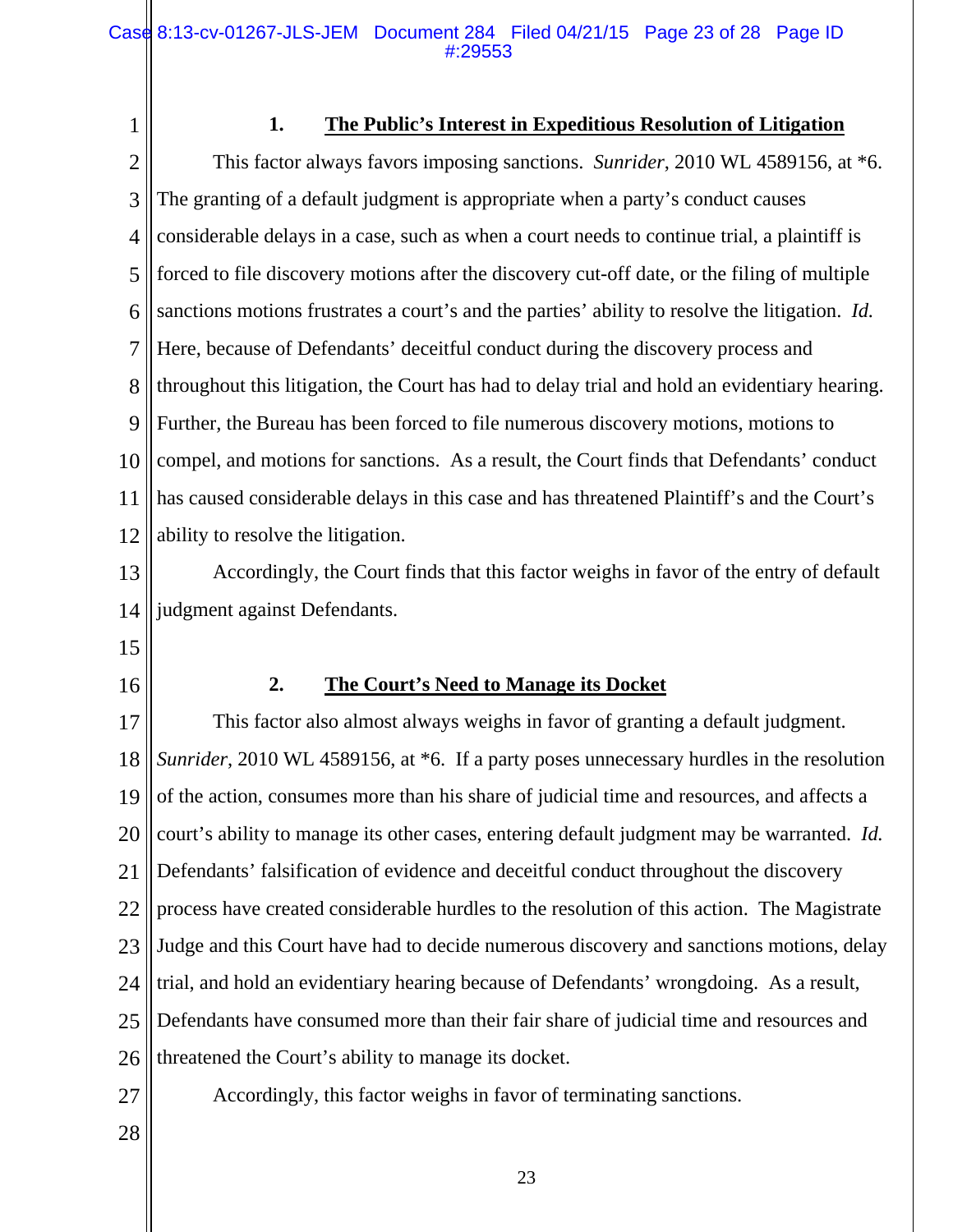1

# **3. The Risk of Prejudice to the Party Seeking Sanctions**

2 3 4 5 6 7 8 9 10 11 12 13 14 "The prejudice inquiry looks to whether the [spoiling party's] actions impaired [the non-spoiling party's] ability to go to trial or threatened to interfere with the rightful decision of the case." *Leon*, 464 F.3d at 959 (alterations in original) (internal quotation marks and citation omitted). "For the Court to impose the sanction of default, it must find that there is a nexus between the Defendants' misconduct and the merits of the case." *Columbia Pictures*, 2007 WL 4877701, at \*6. A party suffers prejudice when it is led to rely on incomplete information or spotty evidence or when the opposing party willfully thwarts the discovery process. *Pringle*, 2012 WL 1103939, at \*9; *Sunrider*, 2010 WL 4589156, at \*8. "Whether or not the documents would have changed the outcome of the trial is not the issue in determining prejudice." *Anheuser-Busch*, 69 F.3d at 354. Moreover, "it is appropriate to presume that where documents relevant to the merits of the litigation have been concealed the deception casts doubt on the concealing party's case." *Id.* 

15 16 17 18 19 20 21 22 23 24 25 26 27 28 Defendants contend that the Bureau has not suffered any prejudice because "no evidence was destroyed. Nothing was lost. We're going to trial on the same basic issues." (Transcript of February 4, 2015 hearing at 11.) However, not only has the Court relied on Defendants' misrepresentations and falsified evidence, but the Bureau also has suffered prejudice as a result of Defendants' wrongdoing. From the outset of this litigation, Defendants have argued that they are entitled to charge upfront fees because of the considerable bankruptcy work performed for clients. (*See, e.g.,* O'Malley Decl., Ex. 15 at 10.) As discussed above, the Court has determined that the existence and use of bankruptcy petitions is highly relevant to the central issue of whether Defendants' business model charges up-front fees for debt settlement or bankruptcy services. The number of bankruptcy petitions that Defendants prepared and created for clients relates directly to the amount of substantive bankruptcy work Defendants actually performed for its customers. As a result, the creation and number of bankruptcy petitions is at the heart of the defense in this case.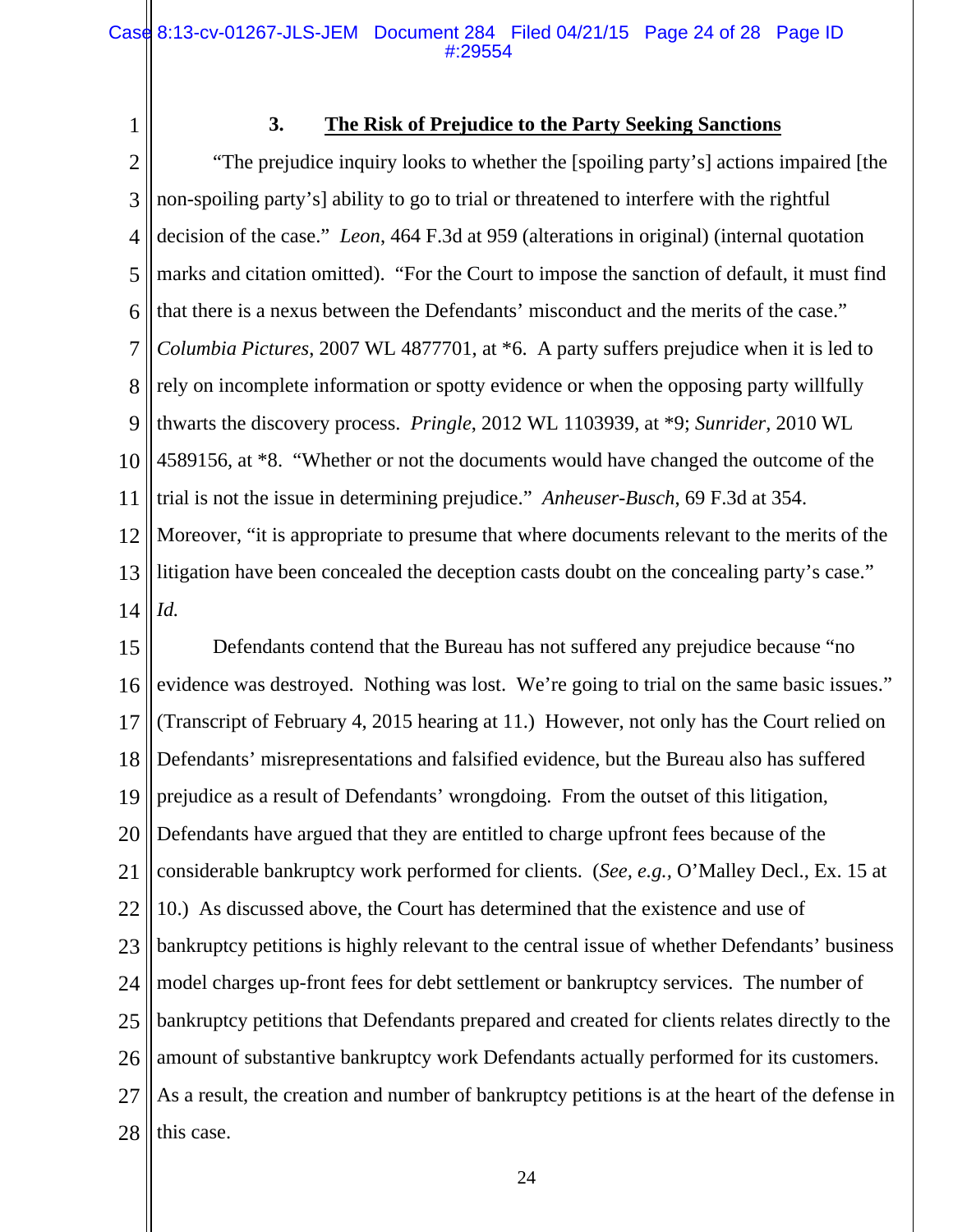## Case 8:13-cv-01267-JLS-JEM Document 284 Filed 04/21/15 Page 25 of 28 Page ID #:29555

1 2 3 4 5 6 7 8 9 10 11 12 13 14 15 Therefore, there is no question that Defendants' falsification of evidence threatened to distort the resolution of the case by forcing the Bureau to rely on fabricated and manufactured evidence. Here, Defendants destroyed the snapshot of what the petitions would have actually looked like had they simply been produced in the ordinary course of business. The Bureau has been misled and prejudiced throughout the discovery process, when preparing its experts for depositions, in arguing for and against summary judgment, and during its preparation for trial. The Bureau asserts that it "has wasted considerable time (deposition and trial preparation) and incurred significant expense (retention of expert Katherine Porter) responding to Defendants' canard that they actually perform bankruptcy work on bankruptcy petitions and present those bankruptcy petitions to third parties." (Reply at 8.) The Court agrees, and thus finds that Defendants' falsification and alteration of evidence has prejudiced the Bureau. Even if this prejudice could be "mitigated somewhat by [the Bureau's] success in locating some relevant evidence despite Defendants' misconduct, this factor nonetheless weighs strongly in favor of terminating sanctions." *Columbia Pictures*, 2007 WL 4877701, at \*7.

16 17 Accordingly, the Court finds that this factor weighs in favor of an entry of default judgment against Defendants.

- 18
- 19

## **4. The Public Policy Favoring Disposition on the Merits**

20 21 22 23 24 25 26 This factor almost always weighs against dismissal. *See Sunrider*, 2010 WL 4589156, at \*8 ("This factor by its very title falls against the imposition of terminating sanctions"). Defendants already have undermined the integrity of the Court's summary judgment order. And the Court recognizes that the issuance of terminating sanctions prior to trial would prevent the Court from disposing of this case on the merits. However, here, the ability to reach a merits determination has already been compromised by the falsification of evidence.

27 28 Accordingly, the Court finds that this factor weighs only slightly against terminating sanctions. Thus, this factor "is insufficient to outweigh the other four factors."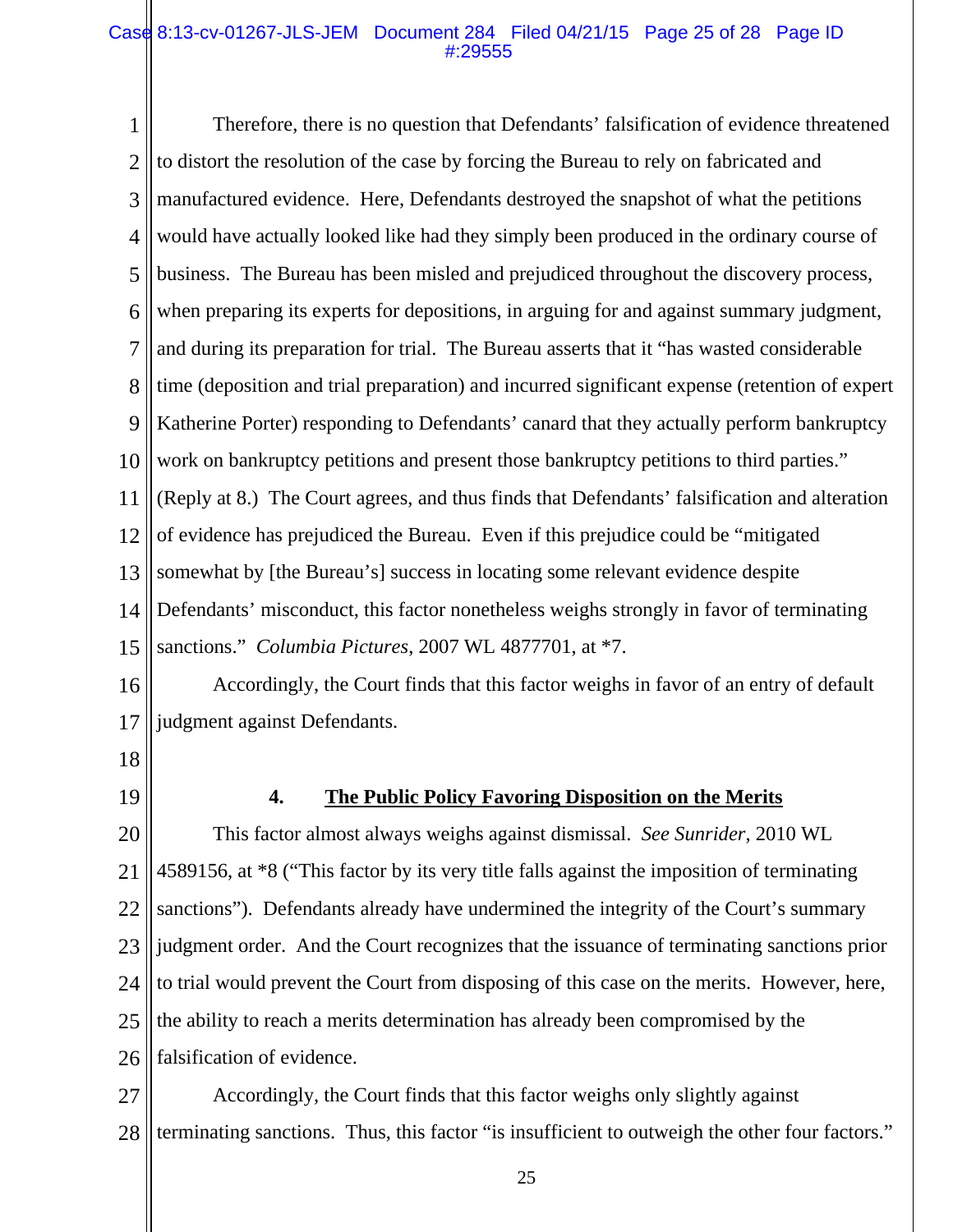1 *Pringle*, 2012 WL 1103939, at \*10.

- 2
- 3

# **5. The Availability of Less Drastic Sanctions**

4 5 6 7 "The Court may dismiss the case based on spoliation of evidence where (1) less drastic sanctions would be inappropriate, (2) the Court implemented alternative sanctions before ordering dismissal, and (3) the Court warned the party of dismissal before ordering dismissal." *Id.* (citing *Leon*, 464 F.3d at 960).

8 9 10 11 12 13 14 15 16 17 18 19 20 21 22 23 24 As to the first criterion, imposition of a lesser sanction is not appropriate if it would reward a defendant for its misconduct. *Wm. T. Thompson Co. v. Gen. Nutrition Corp.*, 593 F. Supp. 1443, 1456 (C.D. Cal. 1984). Further, lesser sanctions, such as the exclusion of evidence or a jury instruction creating an evidentiary presumption, are insufficient if they would be futile. *Leon*, 464 F.3d at 960*.* Here, the Court cannot issue a jury instruction as a lesser sanction because Defendants waived their right to a jury trial. (Stipulation, Doc. 219.) Additionally, Defendants have called into question the authenticity of any bankruptcy work they claim they have performed for customers. The central issue of this case is whether Defendants provide bankruptcy services that warrant charging up-front fees. As a result, a lesser sanction excluding evidence would require the Court to exclude all evidence of bankruptcy services performed by Defendants, a ruling that would be an effective dismissal. Finally, "[i]t is appropriate to reject lesser sanctions where the court anticipates continued deceptive misconduct." *Anheuser-Busch*, 69 F.3d at 352. Based on the extent of Defendants' misrepresentation and falsification of evidence, the Court anticipates that Defendants would continue to deceive the Court, its own trial counsel, and opposing counsel if the Court allowed this case to proceed to trial. Thus, the first criterion under this factor weighs in favor of entering default judgment.

25 26 27 28 The second and third criteria are inapplicable when "the destruction of the evidence occurred before the court had any opportunity to warn" the disobedient party. *Leon*, 464 F.3d at 960; *Pringle*, 2012 WL 1103939, at \*10. "[A]n explicit warning is not always necessary." *Anheuser-Busch*, 69 F.3d at 353 (citation and quotation marks omitted).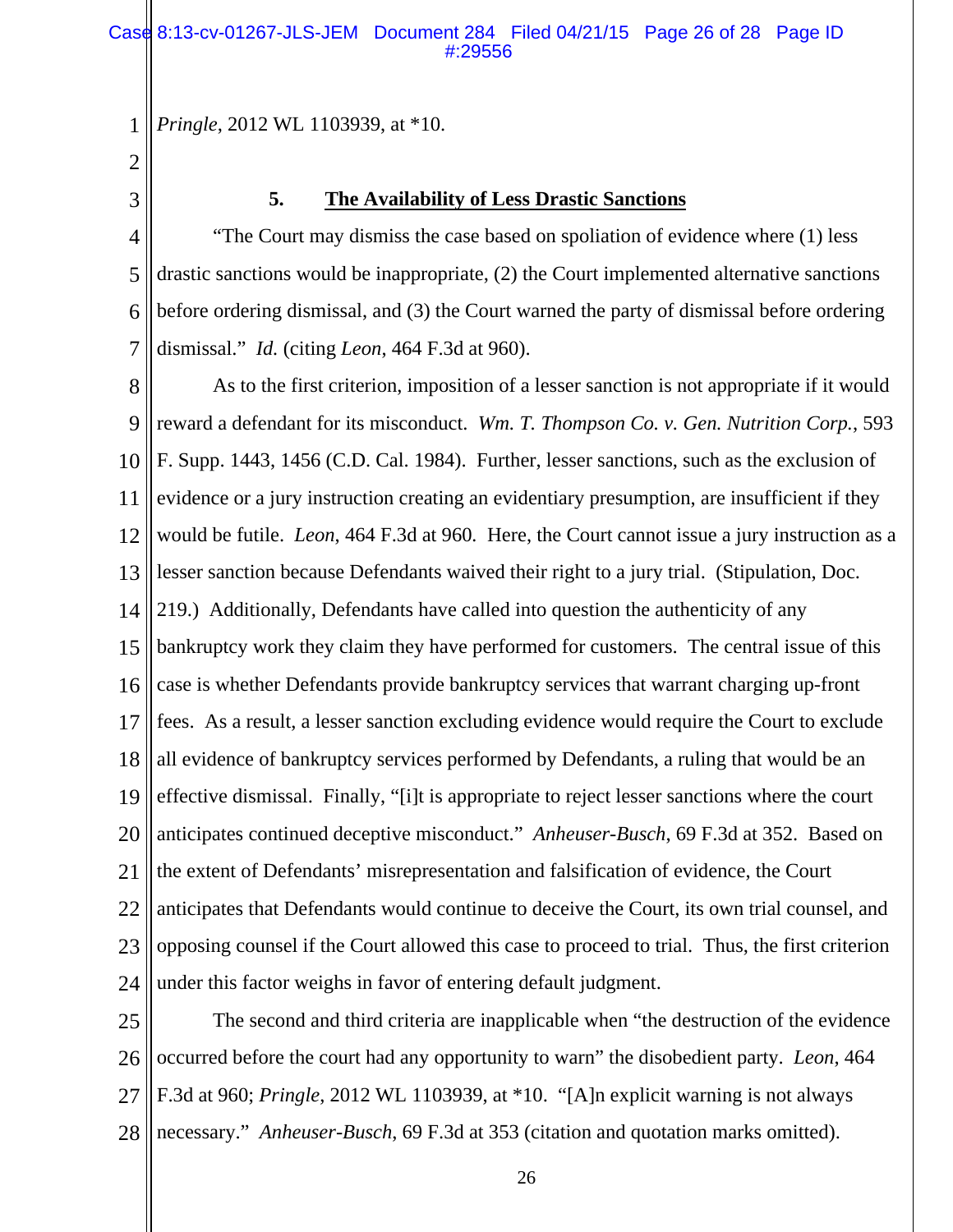## Case 8:13-cv-01267-JLS-JEM Document 284 Filed 04/21/15 Page 27 of 28 Page ID #:29557

1 2 3 4 5 6 Nevertheless, Defendants admitted that they were aware that terminating sanctions could be issued against Defendants if they continued to violate Court orders. (Transcript of February 10, 2015 hearing at 170.) The Magistrate Judge also explicitly stated that he would be issuing monetary sanctions after document production was complete. (Order at 3, Doc. 115.) Thus, the Court finds that the second and third criteria under this factor also weigh in favor of entering default judgment against Defendants.

7 8 9 10 11 12 Although termination of a case is a harsh sanction appropriate only in "extraordinary circumstances," *Halaco Eng'g Co. v. Costle*, 843 F.2d 376, 380 (9th Cir. 1988), the circumstances in this case warrant the entry of default judgment against Defendants. "Lesser sanctions would not be adequate to punish the [D]efendants for the wrongful conduct and ameliorate the prejudice and harm to the [Bureau]." *Columbia Pictures*, 2007 WL 4877701, at \* 8.

13 14 Accordingly, the Court GRANTS the Bureau's Motion for Sanctions and enters default judgment against Morgan Drexen.

- 15
- 16

## **D. Personal Liability of Walter Ledda**

17 18 19 20 21 22 23 24 25 26 27 At the evidentiary hearing, Ledda confirmed that he knew that Morgan Drexen was creating bankruptcy petitions not in the ordinary course of business in order to produce them to the Bureau. (February 10, 2015 hearing at 109.) Yet, Ledda maintained that his only role in the document production process was assisting "with the technology issues related to the desired use of an auto redaction process and the compensation for petition processors that would be performing work for the legal team that would be outside of the normal course of business." (Id. at 111; id. at 112.) Ledda contends that he "expected that [the Bureau] would have been notified of these petitions as they were created outside the normal course of business," but claims that he never discussed with Katz whether the Bureau had been informed of the creation of the bankruptcy petitions. (Id. at 115-116.) The Court finds that the briefing, supporting documentation, and evidence

28 submitted by the parties is insufficient for the Court to determine whether Ledda should be